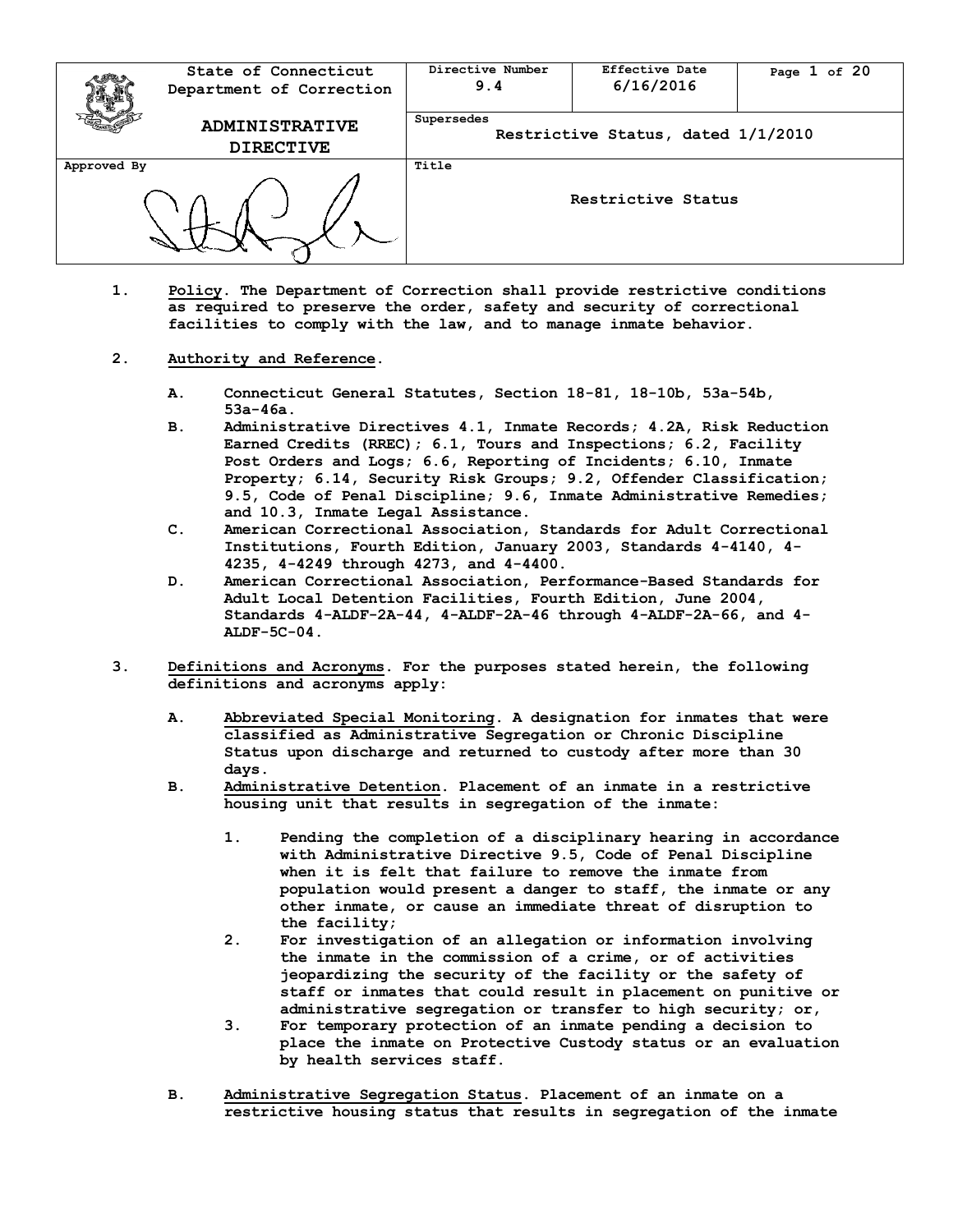## **Restrictive Status**

**whose behavior or management factors pose a threat to the security of the facility or a risk to the safety of staff or other inmates and that the inmate can no longer be safely managed in general population.** 

- **C. Administrative Segregation Hearing Officer. A supervisor appointed by the Director of Offender Classification and Population Management to conduct Administrative Segregation placement hearings.**
- **D. Administrative Segregation Transition Phases. Interim placement on a specialized restrictive housing status program while on Administrative Segregation to prepare an inmate for placement back to general population.**
- **E. Advocate. An employee tasked in assisting the inmate in preparing a defense, and appearing at and assisting in making a presentation at an Administrative Segregation or Special Needs hearings.**
- **F. Behavioral Observation Status. An intervention, determined by a qualified mental health professional, to extinguish maladaptive behaviors while maintaining safety and security of the inmate.**
- **G. CC. Correctional Center.**
- **H. Chronic Discipline. A restrictive housing status that results in management of an inmate whose behavior, while incarcerated, poses a threat to the security and orderly operation of the facility, or a risk to the safety of staff or other inmates due to repetitive disciplinary infractions.**
- **I. CI. Correctional Institution.**
- **J. DOC. Department of Correction.**
- **K. Facility Hearing Officer. A staff member appointed by the Unit Administrator to conduct hearings to consider classification assignments to Chronic Discipline.**
- **L. Facility Intelligence Coordinator. A staff member appointed by the Unit Administrator to assess all information in any given facility relating to Security Risk Group activity.**
- **M. High Security. A designation which provides for increased supervision of inmates who pose a threat to the safety and security of the facility, staff, inmates or the public.**
- **N. Monitored Movement. The following of an inmate's movement using:**
	- **1. Personal visual observation;**
	- **2. Visual observation with the aid of video equipment; and/or**
	- **3. Communication between staff initiated at the starting point of movement, along the inmate's route of travel and commencing at the authorized destination with the verification of the inmate's arrival.**
- **O. Punitive Segregation. Placement of an inmate on a restrictive housing status who is found guilty of violating the Code of Penal Discipline, as sanctioned in accordance with Administrative Directive 9.5, Code of Penal Discipline.**
- **P. Restraint Status I. The securing of an inmate with hand cuffs behind the back and leg irons.**
- **Q. Restraint Status II. The securing of an inmate with hand cuffs in front.**
- **R. Restrictive Housing Status. A designation which provides for closely regulated management and separation of an inmate.**
- **S. Restrictive Housing Unit (RHU). An inmate housing unit which is physically separated from other inmate housing where inmates on restrictive housing status, Administrative Detention, or Transfer Detention are placed.**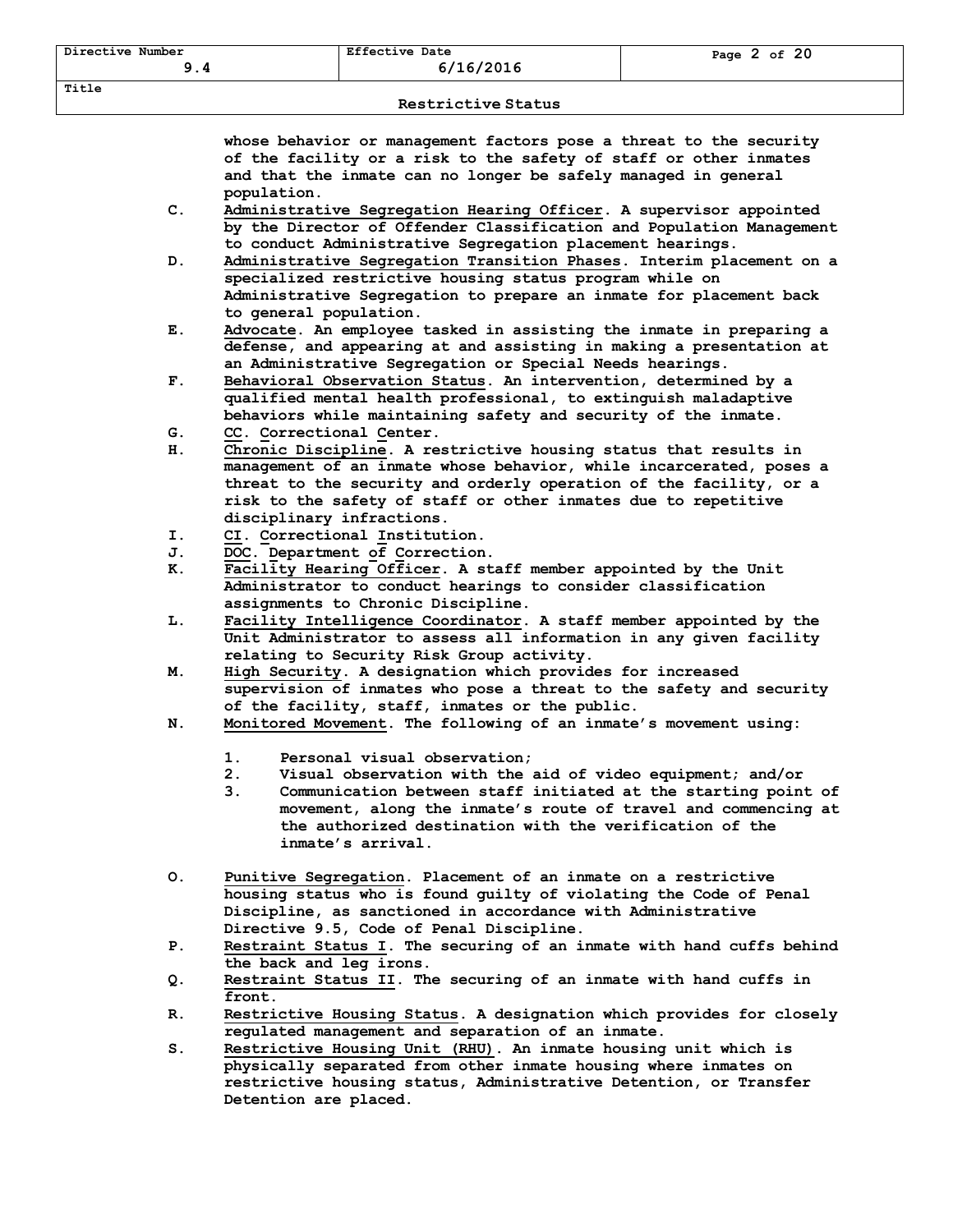| <b>Restrictive Status</b> |     |                                                                                                                                                                                                                                                                                                                                                                                                                                                                                                                          |  |  |
|---------------------------|-----|--------------------------------------------------------------------------------------------------------------------------------------------------------------------------------------------------------------------------------------------------------------------------------------------------------------------------------------------------------------------------------------------------------------------------------------------------------------------------------------------------------------------------|--|--|
|                           | Τ.  | Restrictive Status. Restrictive status shall consist of the<br>following categories: Administrative Detention, Punitive<br>Segregation, Transfer Detention, Administrative Segregation, Special<br>Needs Management, Chronic Discipline, High Security, Security Risk<br>Group Affiliation (Security Risk Group Member) and Special<br>Circumstances.                                                                                                                                                                    |  |  |
|                           | U.  | Special Monitoring. A designation which provides for increased<br>supervision and monitoring upon an inmate's completion of a special<br>management program or for reasons of safety and security.                                                                                                                                                                                                                                                                                                                       |  |  |
|                           | v.  | Special Needs Management. A placement status for inmates who have<br>demonstrated behavioral qualities either through the serious nature<br>of their crime, behavior, or through reasonable belief that they<br>pose a threat to the safety and security of staff, other inmates,<br>themselves, or the public.                                                                                                                                                                                                          |  |  |
|                           | W.  | Special Needs Management Hearing Officer. A supervisor appointed by<br>the Director of Offender Classification and Population Management to<br>conduct Special Needs Management placement hearings.                                                                                                                                                                                                                                                                                                                      |  |  |
|                           | Х.  | SRG. Security Risk Group.                                                                                                                                                                                                                                                                                                                                                                                                                                                                                                |  |  |
|                           | Υ.  | STARS. Statistical Tracking Analysis Reporting System.                                                                                                                                                                                                                                                                                                                                                                                                                                                                   |  |  |
|                           | Ζ.  | Station Log. A hardbound book or automated chronological record of<br>day-to-day events in a restrictive housing unit.                                                                                                                                                                                                                                                                                                                                                                                                   |  |  |
|                           | AA. | Transfer Detention. Placement of an inmate in a restrictive housing<br>unit that results in segregation of the inmate who has been<br>reclassified to a security level higher than the facility at which<br>the inmate is housed and is awaiting transfer, or is awaiting<br>transfer to another facility for the inmate's own protection or the<br>protection of others.                                                                                                                                                |  |  |
|                           | BB. | YI. Youth Institution.                                                                                                                                                                                                                                                                                                                                                                                                                                                                                                   |  |  |
|                           | CC. | Special Circumstances Status.<br>A placement status for inmates who<br>have been convicted of:                                                                                                                                                                                                                                                                                                                                                                                                                           |  |  |
|                           |     | 1. The class A felony of murder with special circumstances committed<br>on or after April 25, 2012, under the provisions of section 53a-<br>54b in effect on or after April 25, 2012, and sentenced to a term<br>of life imprisonment without the possibility of release.<br>2. A capital felony committed prior to April 25, 2012, where the<br>inmate is in the custody of the Commissioner of Correction whose<br>of death has been reduced or commuted to a sentenced of life<br>without the possibility of release. |  |  |
|                           |     | 3. A capital felony committed prior to April 25, 2012, under the<br>provisions of section 53a-54b in effect prior to April 25, 2012,<br>the inmate is in the custody of the Commissioner of Correction,<br>and a sentence of death is imposed in accordance with section<br>53a-46a and such inmate's sentence is reduced to a sentence of<br>life imprisonment without the possibility of release, or commuted<br>to a sentence of life imprisonment without the possibility of<br>release.                             |  |  |
| 4.                        |     | General Conditions for Restrictive Housing Status. The basic level of<br>conditions described in this section shall apply to an inmate on<br>restrictive housing status. These conditions are for normal unit<br>management. However, individual inmates may require additional<br>restrictions for order and/or control based upon their past history or<br>current behavior. Any such restrictions shall be noted in the housing                                                                                       |  |  |

**station log and through the completion of an incident report in accordance with Administrative Directive 6.6, Reporting of Incidents. An inmate on restrictive housing status shall be limited to the specific provisions and**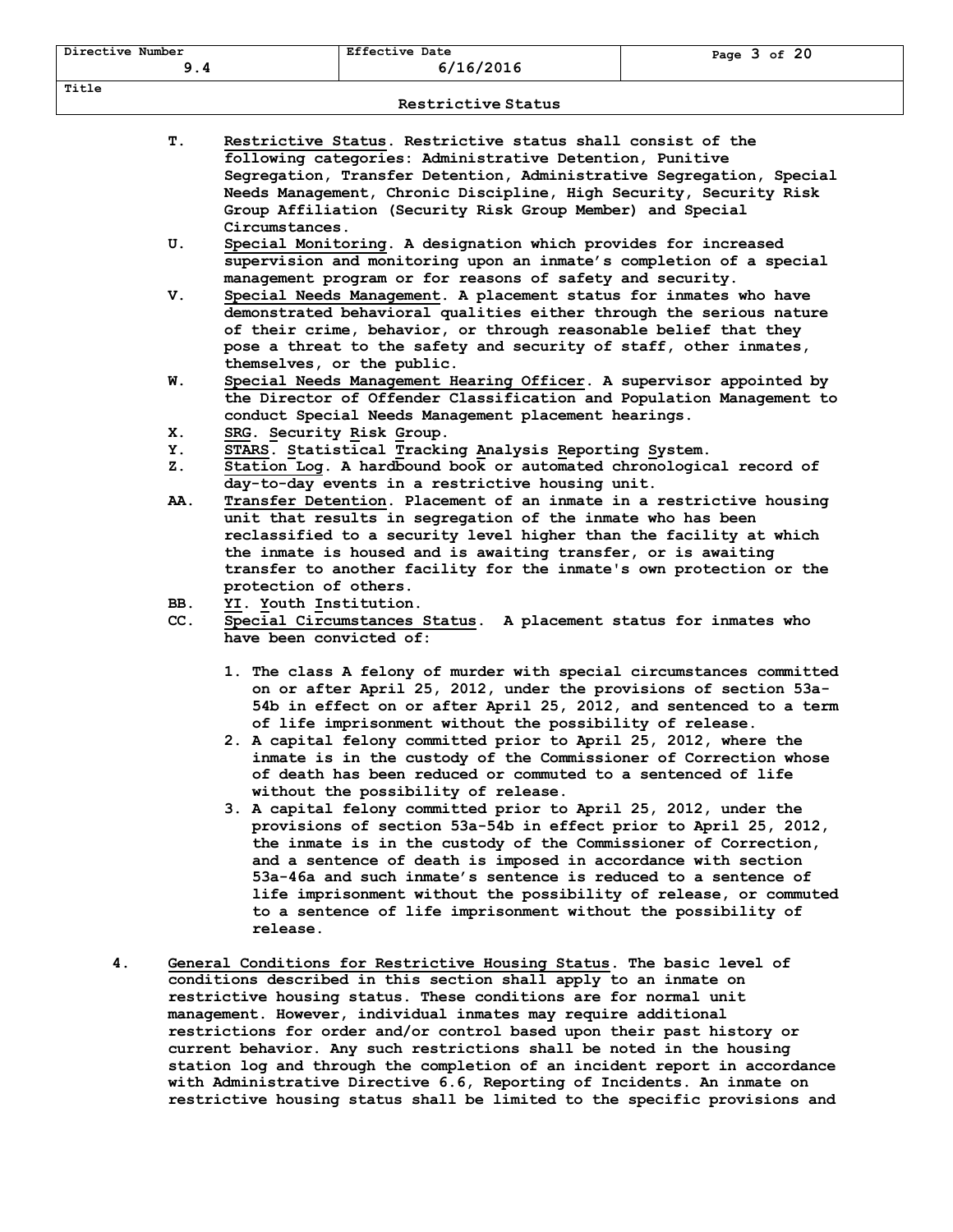**standards outlined in Attachment A, Restrictive Housing Status - Provisions and Management Standards and Attachment C, Chronic Discipline Status - Provisions and Management Standards.**

- **A. Housing Conditions. Housing areas for inmates on restrictive housing status shall be well-ventilated, adequately lighted, appropriately heated and maintained in a sanitary condition at all times. Each cell shall normally be equipped with beds, which may be securely fastened to the wall or floor, and furnished in a manner consistent with cells in general population.**
- **B. Clothing. Each inmate shall be provided appropriate clothing in accordance with Administrative Directive 6.10, Inmate Property.**
- **C. Hygiene. Each inmate on restrictive housing status shall be provided opportunities for personal hygiene and hair care services.**
- **D. Food. An inmate on restrictive housing status shall be served the same quality and quantity of food as that available to inmates in general population.**
- **E. Linen and Laundry. An inmate on restrictive housing status shall normally be provided the same bedding items and laundry schedule as provided to inmates in general population.**
- **5. Sentence Credits. An inmate shall not earn or receive statutory good time, seven-day work credit, restoration of lost good time, outstanding meritorious performance awards or Risk Reduction Earned Credit while on Special Circumstances Status, Administrative Segregation, while a designated Security Risk Group Member in Phase 1 or 2 of the Security Risk Group Member Phase Program, or while on Chronic Discipline Status or Special Needs Management Status.**
- **6. Access to Programs and Services. An inmate on restrictive housing status shall not be entitled access to programs or privileges afforded an inmate in general population. An inmate on restrictive housing status shall be given access to available programs and services in accordance with Attachment A, Restrictive Housing Status - Provisions and Management Standards and Attachment C, Chronic Discipline Status - Provisions and Management Standards as follows:**
	- **A. Courts. An inmate shall retain rights of access to the courts. Access shall include attorney/client visits and access to legal assistance in accordance with Administrative Directive 10.3, Inmate Legal Assistance.**
	- **B. Mail. An inmate shall be provided the same opportunities for writing and receipt (not retention) of letters available to inmates in general population.**
	- **C. Counseling. An inmate shall continue to receive the services of a counselor when on restrictive housing status.**
	- **D. Education. An inmate in Administrative Segregation, Administrative Segregation Transition Phases, Special Needs Management or Chronic Discipline may have access to educational and library programs consistent with the security needs of the housing unit and/or facility. Individual education plans shall be maintained for those inmates under the age of 21 who are deemed appropriate by the Education Department. Such inmates shall, at a minimum, receive a comprehensive educational plan review to determine the scope of needed services. Recommendations from the Education Department shall be accommodated by the facility consistent with the security needs of the housing unit. The programs offered to inmates on Administrative Segregation, Administrative Segregation Transition**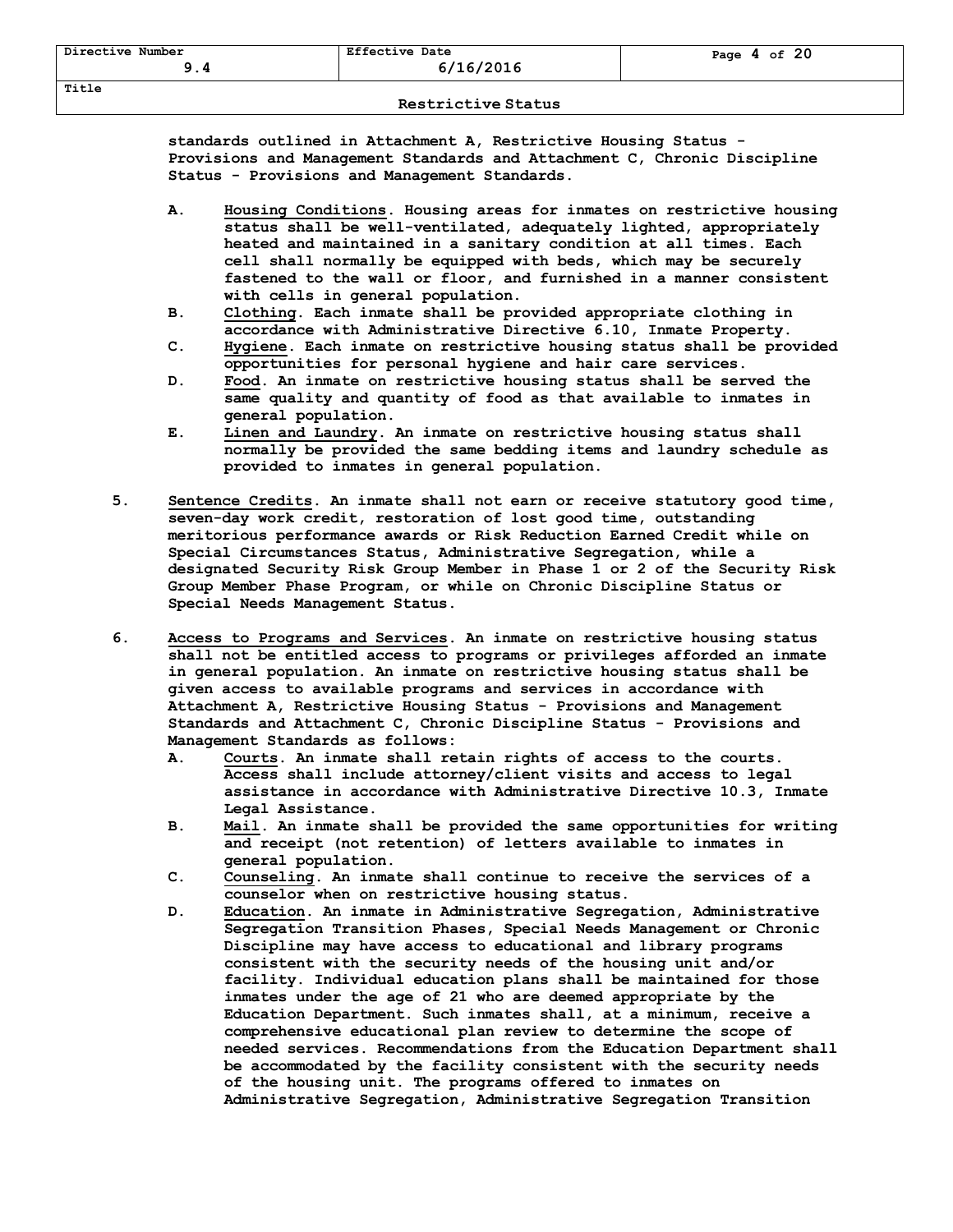## **Restrictive Status**

**Phases, Special Needs Management or Chronic Discipline shall be approved by the Director of Programs and Treatment (Division).**

- **E. Health Services. Each inmate shall have access to and be provided required medical, mental health and dental services.**
- **F. Religion. Facility chaplains shall schedule, at a minimum, weekly visits to inmates on restrictive housing status.**
- **G. Recreation. Recreation for an inmate on restrictive housing status shall be conducted outside the inmate's cell for a minimum of one (1) hour daily, five (5) days a week including holidays. A supervisor may deny recreation when releasing the inmate for recreation if the inmate presents a threat to the unit's safety and security. The reason for denial shall be noted in the station log and an incident report completed.**
- **7. Designation of Restrictive Housing Units. Where possible, and as appropriate, the Unit Administrator shall designate specific housing unit(s) that shall be used solely to house any inmate placed on restrictive housing status, Administrative Detention or Transfer Detention. Only staff or inmates with official business to conduct shall be allowed to enter the Restrictive Housing Unit.**
- **8. Staffing. Specifically screened staff shall be assigned to work a Restrictive Housing Unit in accordance with established facility guidelines. Some factors to be considered shall be: the nature of the inmates in the unit; the ability of the respective candidate to manage such inmates; and, the employee's performance record.**
	- **A. Selection. An employee assigned to work in a Restrictive Housing Unit as specified in Section 7 of this Directive, shall be a permanent status employee who has demonstrated maturity, good judgment and an ability to work in a difficult environment as reflected in acceptable performance rating in each job element of any service rating conducted during the previous 12 month period.**
	- **B. Training and Supervision. Special orientation for each employee shall be provided prior to placement on the unit to include:** 
		- **1. the function of the unit;**
		- **2. the requirements of this Directive;**
		- **3. rules governing the unit's operation; and,**
		- **4. the needs and problems typical of inmates in the unit.**
- **9. Restrictive Housing Status. The initial placement requirements for inmates placed on restrictive housing status, Administrative Detention or Transfer Detention shall be in accordance with Attachment B, Restrictive Housing Status Matrix.**
	- **A. Placement Order. In order to protect the inmate or others, the Unit Administrator or designee may order an inmate's placement on restrictive housing status, Administrative Detention or Transfer Detention by completing CN 9401, Restrictive Housing Unit Status Order, stating the specific reasons for placement. Copies shall be distributed as designated on CN 9401, Restrictive Housing Unit Status Order. The Unit Administrator shall receive the original copy of the order within 24 hours or the following business day after placement. The Unit Administrator shall see that the required reviews are performed and documented on CN 9401, Restrictive Housing Unit Status Order.**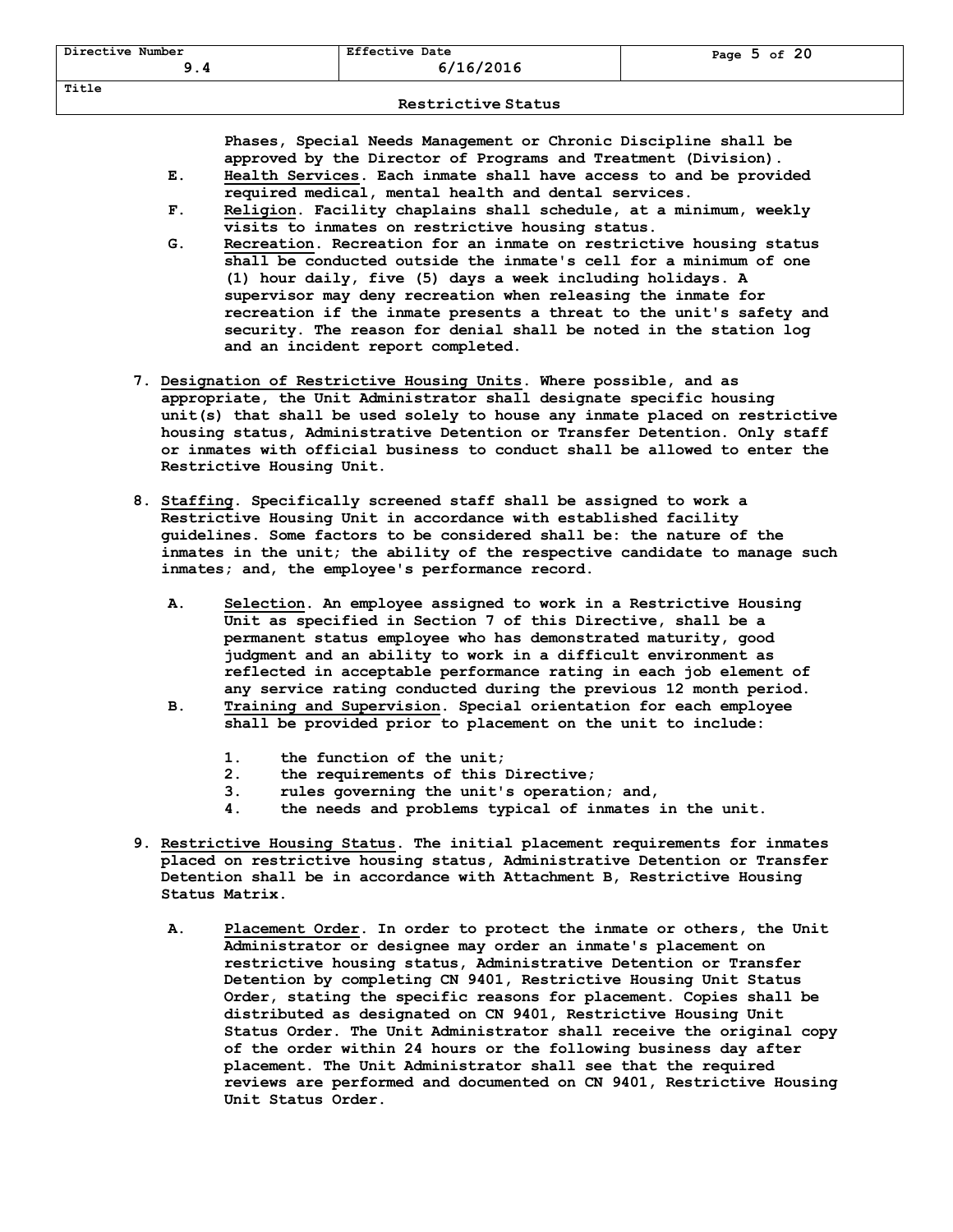| Directive Number | <b>Effective Date</b><br>6/16/2016 | Page $6$ of $20$ |
|------------------|------------------------------------|------------------|
| Title            |                                    |                  |

- **B. Health Services Consultation. Custody staff shall immediately notify facility health services staff when an inmate is identified for placement into a restrictive housing unit. In the event that any contraindications exist, custody staff shall be notified verbally and in writing utilizing CN 6602, Medical Incident Report. In addition, health services staff shall complete Attachment E, Health Evaluation for Restrictive Housing Unit (RHU) Placement (HR-006) and forward to custody staff for signature indicating receipt. This evaluation and notification shall be documented in the inmate's health record.**
- **C. Status Removal. When the inmate is removed from restrictive housing status, Administrative Detention or Transfer Detention the original order shall be placed in the inmate's master file and Section 4 of the order shall be completed. An inmate assigned to the Garner C.I. Youth Development Unit who is removed from restrictive housing status may continue to be managed in the Youth Development Unit until completion of the current school year.**
- **D. Inmate Notification. The inmate should normally receive a copy of CN 9401, Restrictive Housing Unit Status Order at the time of placement in the Restrictive Housing Unit, unless there is an emergency situation or major disturbance involving a substantial number of inmates. In such cases, the inmate shall receive a copy not later than 48 hours after placement on restrictive housing status.**
- **10.Chronic Discipline Status. Chronic Discipline programs shall be established and maintained at all level 4 facilities as authorized by the Deputy Commissioner of Operations and Rehabilitative Services. Inmates between the ages of 14 and 17 years of age shall not be placed on Chronic Discipline Status regardless of housing location or behavior. Such inmates will be placed on an individual treatment plan.**

**Assignment to Chronic Discipline Status shall be dependent upon the seriousness and repetitiveness of disciplinary behavior. Other classification alternatives (e.g., risk level increases) shall be attempted where appropriate, prior to consideration for Chronic Discipline. Automatic consideration for Chronic Discipline shall occur under any of the following conditions:**

- **A. two (2) or more incidental assaults of staff (as defined by form CN 6603, Report of Assault on Staff) within the past year of confinement;**
- **B. three (3) or more class A disciplinary offenses within 180 days; and,**
- **C. three (3) or more class A/B combination of disciplinary offenses within 120 days.**

**Automatic consideration does not imply an automatic classification increase to Chronic Discipline. If, in the professional judgment of the reviewer, an inmate may continue to benefit from sanctions imposed and inmate management techniques at a given facility, assignment to Chronic Discipline may not occur. Other inmates with a documented chronic history of disciplinary behavior and an inability to remain in level 4 confinement without disciplinary infractions may be considered for classification to Chronic Discipline.**

**11. Chronic Discipline Review and Hearing. Each review and hearing for Chronic Discipline shall be in accordance with this section. An inmate shall not**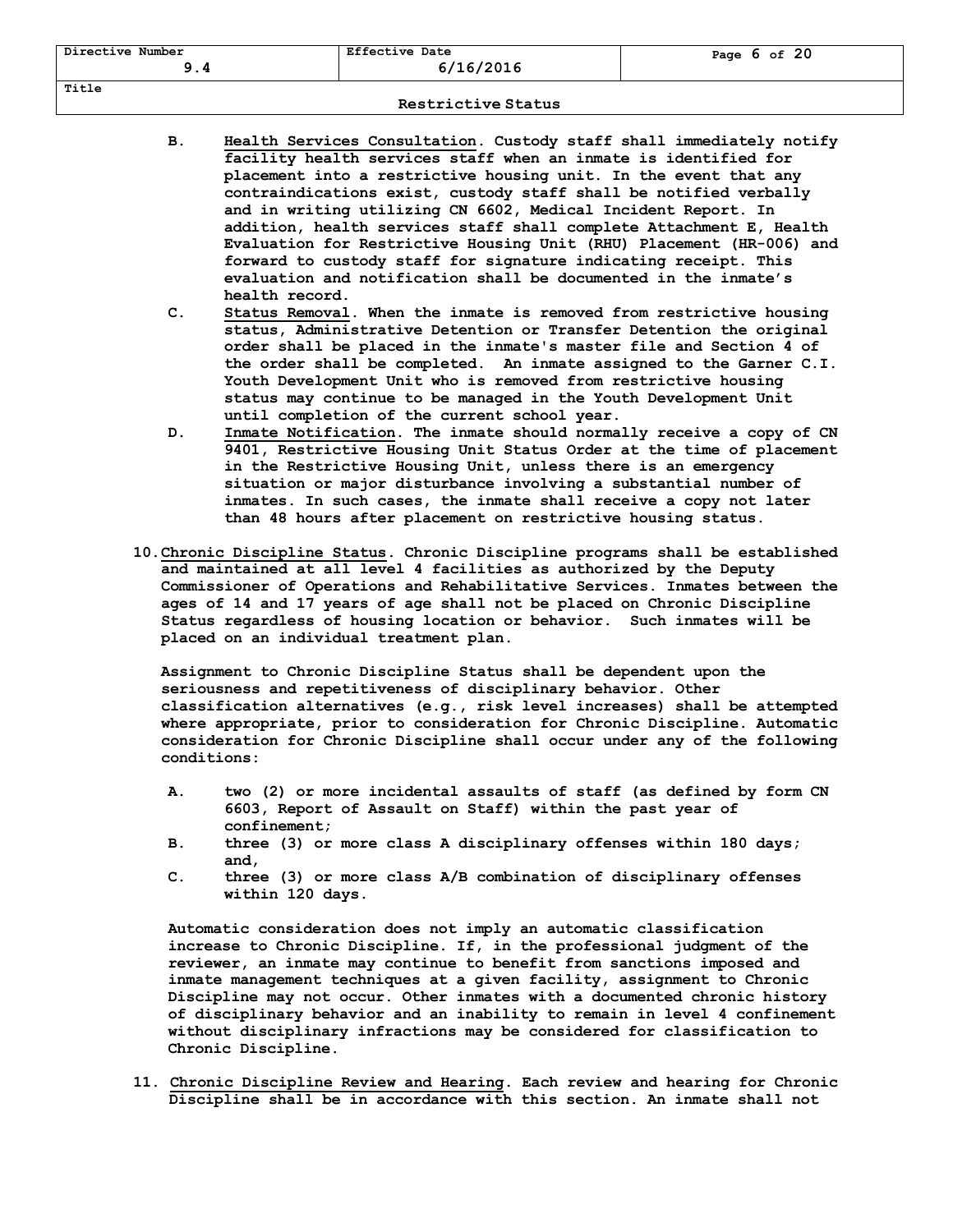**be placed in Chronic Discipline without a hearing.**

- **A. Hearing. The Unit Administrator shall designate a Facility Hearing Officer. The Facility Hearing Officer shall conduct a hearing to consider classification assignment to Chronic Discipline. The Facility Hearing Officer shall examine evidence to support the classification including the inmate's and/or any witness statements.**
- **C. Hearing Notice. A written notice of the hearing and the reasons for the hearing shall be given to the inmate a minimum of two (2) business days prior to the hearing utilizing CN 9402, Notification of Hearing. The notice shall state, as explicitly as possible, consistent with the protection of any informant, why such classification is being considered. The notice shall contain information that the inmate may be represented by an advocate and that the inmate may request witness statements. The inmate may waive the notice provision in writing by completing CN 9403, Waiver of 48- Hour Hearing Notice and/or Attendance; however, the Facility Hearing Officer may choose not to honor the waiver.**
- **D. Recommendation. The Facility Hearing Officer shall provide a written recommendation, to the Unit Administrator, utilizing CN 9404, Restrictive Status Report of Hearing for Placement or Removal form, including the information which was relied upon and the reasons for or against placement in Chronic Discipline. Any confidential information shall be maintained in a file which is not accessible to any inmate. The use of confidential information, along with any assessment of its reliability, shall be included with CN 9404, Restrictive Status Report of Hearing for Placement or Removal form, as a separate attachment.**
- **D. Decision. The Unit Administrator shall review any recommendation for assignment to Chronic Discipline. Any recommendation for assignment and placement, to include the completed CN 9404, Restrictive Status Report of Hearing for Placement or Removal form, and all supporting documentation, shall be forwarded to the Director of Offender Classification and Population Management within five (5) business days. A decision shall be made by the Director of Offender Classification and Population Management, who shall complete and forward CN 9405, Notification of Decision to the Unit Administrator submitting the recommendation, the inmate, and the Unit Administrator responsible for the respective Chronic Discipline Unit.**
- **E. Placement. No inmate shall be transferred to a Chronic Discipline Unit (Phase I) prior to completion of any Punitive Segregation sanction.**
- **F. Classification. All classification and status change decisions within the unit, unless otherwise directed by the Administrative Directives, shall be made by the Unit Administrator or designee.**
- **G. Progression. Progression through Chronic Discipline Phases shall be contingent upon successful completion of specific program components in accordance with unit policies. Should an inmate be unable to make progress through the Chronic Discipline Phases the Unit Administrator may present an alternative course of action to the District Administrator. Upon concurrence and approval from the District Administrator, a recommendation for transfer will be forwarded to the Director of Offender Classification and Population Management to facilitate transfer of the inmate.**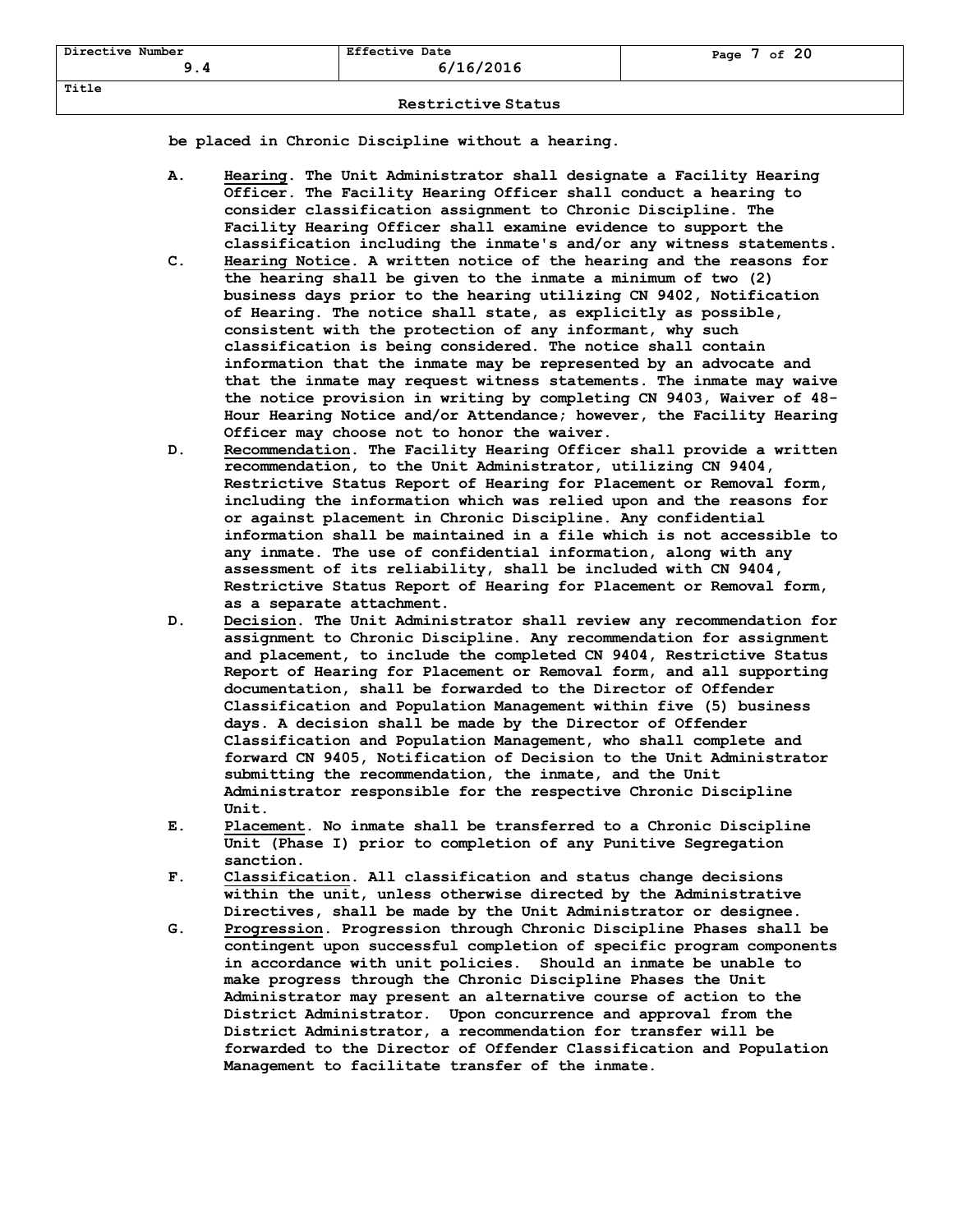- **H. Removal and Reclassification. The Unit Administrator shall complete, sign and submit the Restrictive Status Report of Hearing for Placement or Removal, CN 9404, to the Director of Offender Classification and Population Management. A removal from Chronic Discipline shall only be made by the Director of Offender Classification and Population Management or higher authority. A written decision shall be made on the Inmate Classification Form (ICF) and forwarded to the Unit Administrator.**
- **12. Administrative Segregation Status. Administrative Segregation shall be authorized at the Northern, Garner and MacDougall-Walker (Walker Building) Correctional Institutions for adult males, Manson Youth Institution for youth males, and York Correctional Institution for females. Other Administrative Segregation program Phases shall be authorized at level 4 facilities designated by the Commissioner. Inmates on Administrative Segregation status who are attending court, may be housed at Bridgeport CC, New Haven CC, Hartford CC and Corrigan-Radgowski CC with the authorization of the Director of Offender Classification and Population Management. Any facility not authorized to house inmates on Administrative Segregation shall place the inmate on Administrative Detention in accordance with this Directive and notify the Director of Offender Classification and Population Management to transfer the inmate to the appropriate facility and conduct an Administrative Segregation hearing.**
	- **A. Placement. Placement of an inmate on Administrative Segregation Status shall be at the discretion of the Director of Offender Classification and Population Management in accordance with this Directive. An inmate shall not be placed in Administrative Segregation Status without notice and a hearing. For adult male inmates being recommended for placement on Administrative Segregation Status at Northern CI, Attachment F, Mental Health Clearance Form (HR-523) shall be completed by the requesting facility's mental health clinician who shall forward it to the DOC Director of Psychological Services. Upon the review and approval by the DOC Director of Psychological Services, the completed form shall be forwarded to the Offender Classification and Population Management Unit for action, as indicated by the DOC Director of Psychological Services.**
	- **B. Hearing. The Director of Offender Classification and Population Management shall designate an Administrative Segregation Hearing Officer. The Administrative Segregation Hearing Officer shall conduct a hearing to consider classification assignment to Administrative Segregation Status. The Administrative Segregation Hearing Officer shall examine evidence to support the classification including the inmate's and/or any witness statements. The Administrative Segregation Hearing shall be conducted not later than 30 days after the completion of Administrative Detention pending an investigation or after the completion of Punitive Segregation sanctions.**
	- **C. Hearing Notice. A written notice of the hearing and the reasons for the hearing shall be given to the inmate a minimum of two (2) business days prior to the hearing utilizing CN 9402, Notification of Hearing. The notice shall state as explicitly as possible, consistent with the protection of any informant, why Administrative Segregation is being considered. The notice shall contain information that the inmate may be assisted by an advocate and that the inmate may request witness statements. The inmate may waive the notice provision in writing by completing CN 9403, Waiver of 48-Hour Hearing Notice and/or Attendance; however, the Administrative Segregation Hearing Officer may choose not to honor the waiver.**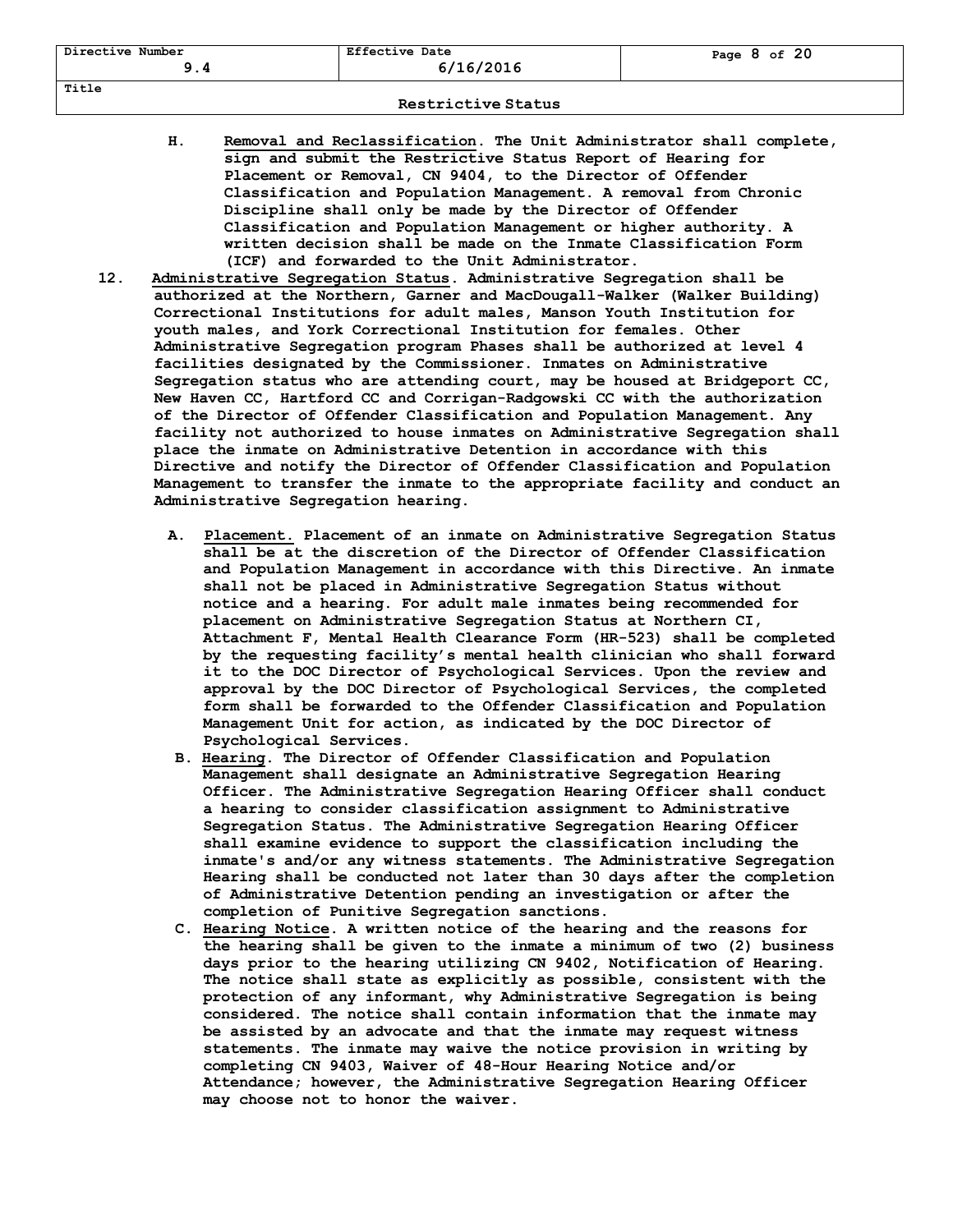| D. Recommendation. The Administrative Segregation Hearing Officer shall |
|-------------------------------------------------------------------------|
| provide a written recommendation utilizing CN 9404, Restrictive Status  |
| Report of Hearing for Placement or Removal form, including the          |
| information which was relied upon and the reasons for or against        |
| placement in Administrative Segregation. Any confidential information   |
| shall be maintained in a file, which is not accessible to any inmate.   |
| The use of confidential information, along with any assessment of its   |
| reliability, shall be included with CN 9404, Restrictive Status Report  |
| of Hearing for Placement or Removal form, as a separate attachment.     |

- **E. Decision. The completed CN 9404, Restrictive Status Report of Hearing for Placement or Removal form, shall be forwarded to the Director of Offender Classification and Population Management within five (5) business days following the hearing. A decision shall be made by the Director of Offender Classification and Population Management, who shall complete and forward CN 9405, Notification of Decision, to the Unit Administrator and the inmate within 15 days.**
- **F. Automatic Review. Automatic review of an inmate for placement on Administrative Segregation Status or Special Needs Management Status in accordance with Administrative Directive 9.2, Offender Classification shall require a hearing to be conducted in accordance with the provisions of this section.**
- **G. Progression. Progression through the Administrative Segregation program phases shall be contingent upon successful completion of specific program components in accordance with unit policies.**
- **H. Release. Release from Administrative Segregation/Special Needs Management shall be in accordance with Attachment B, Restrictive Housing Status Matrix by completing the appropriate section of CN 9404, Restrictive Housing Report of Hearing for Placement or Removal form.**
- **13. Special Needs Management Status. Inmates on Special Needs Management Status may be housed at any level 4 or 5 facility when approved by the Deputy Commissioner of Operations and Rehabilitative Services or designee. Any facility not authorized to house inmates on Special Needs Management Status shall place the inmate on Administrative Detention in accordance with this Directive and notify the Director of Offender Classification and Population Management to transfer the inmate to an appropriate facility and conduct a hearing. An inmate may be removed from any restrictive status category as defined in Section 3(T) of this Directive at any time for assignment to Special Needs Management Status, with the exception of Special Circumstances Status. An inmate shall not be placed in Special Needs Management without notice and a hearing. Request for placement hearing shall be made by the Unit Administrator in consultation with the DOC Director of Psychological Services.**
	- **A. Hearing. The Special Needs Management Hearing Officer shall conduct a hearing to consider classification assignment to Special Needs Management. The Special Needs Management Hearing Officer shall examine evidence to support the classification including the inmate's and/or any witness statements as well as a recommendation from the DOC Director of Psychological Services and the Unit Administrator. The Special Needs Management Hearing shall be conducted:**
		- **1. not later than 30 days after the completion of Administrative Detention pending an investigation;**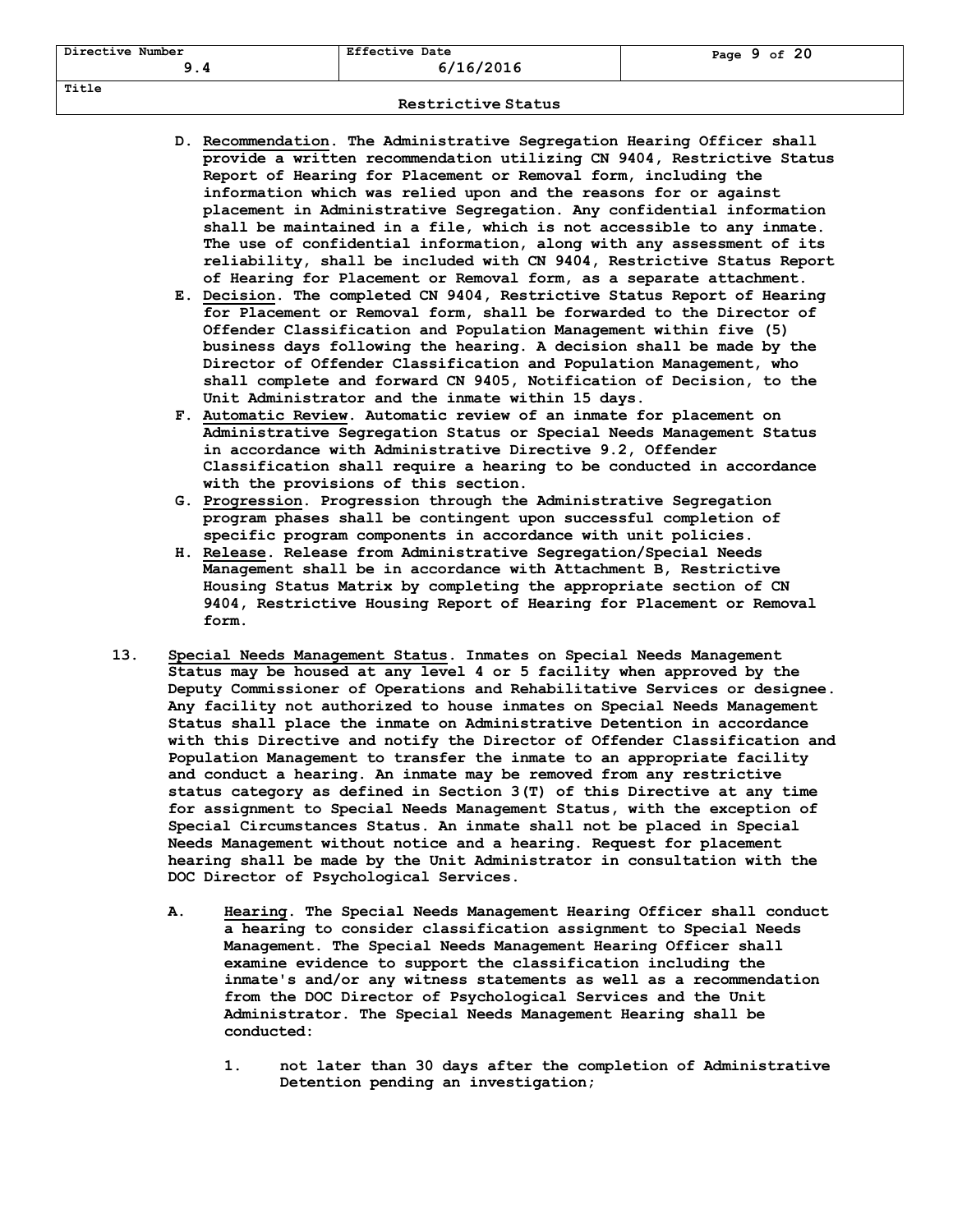- **2. not later than 30 days from the date the Director of Offender Classification and Population Management approves the inmate's release from Administrative Segregation; or,**
- **3. not later than 30 days after the completion of Punitive Segregation sanctions.**
- **B. Hearing Notice. A written notice of the hearing and the reasons for the hearing shall be given to the inmate a minimum of two (2) business days prior to the hearing utilizing CN 9402, Notification of Hearing. The notice shall state as explicitly as possible, consistent with the protection of any informant, why Special Needs Management is being considered. The notice shall contain information that the inmate may be assisted by an advocate and that the inmate may request witness statements. The inmate may waive the notice provision in writing by completing CN 9403, Waiver of 48-Hour Hearing Notice and/or Attendance; however, the Special Needs Management Hearing Officer may choose not to honor the waiver.**
- **C. Recommendation. The Special Needs Management Hearing Officer shall provide a written recommendation utilizing CN 9404, Restrictive Status Report of Hearing for Placement or Removal form, including the information which was relied upon and the reasons for or against placement in Special Needs Management. Any confidential information shall be maintained in a file, which is not accessible to any inmate. The use of confidential information, along with any assessment of its reliability, shall be included with CN 9404, Restrictive Status Report of Hearing for Placement or Removal form, as a separate attachment.**
- **D. Decision. The completed CN 9404, Restrictive Status Report of Hearing for Placement or Removal form shall be forwarded to the Director of Offender Classification and Population Management for review and decision. Placement on Special Needs Management status or participation in the Special Needs Management Behavioral Treatment Program shall be determined by the Director of Offender Classification and Population Management in consultation with the Deputy Commissioner of Operations and Rehabilitative Services or designee as outlined in Attachment B, Restrictive Housing Status Matrix. Written notification of approval or denial for placement to Special Needs Management status shall be forwarded to the appropriate Unit Administrator, as well as to the inmate. If approved for Special Needs Management, the Director of Offender Classification and Population Management shall authorize the appropriate management sub code for the inmate.**
- **E. Management. Inmates placed on Special Needs Management status shall be managed in accordance with Attachment A, Restrictive Housing Status – Provisions and Management Standards. An individualized facility management plan for each inmate on Special Needs Management status shall be developed collaboratively by the facility custody and mental health staff, and reviewed and approved by the DOC Director of Psychological Services in consultation with the Deputy Commissioner of Operations and Rehabilitative Services. The individualized facility management plan shall include recommendations to assist the inmate in achieving removal from Special Needs Management status.**
- **F. Review. A classification hearing for each inmate classified to Special Needs Management status shall be held at a minimum of every six (6) months. Each inmate classified to Special Needs Management status shall be reviewed by a mental health professional after 30**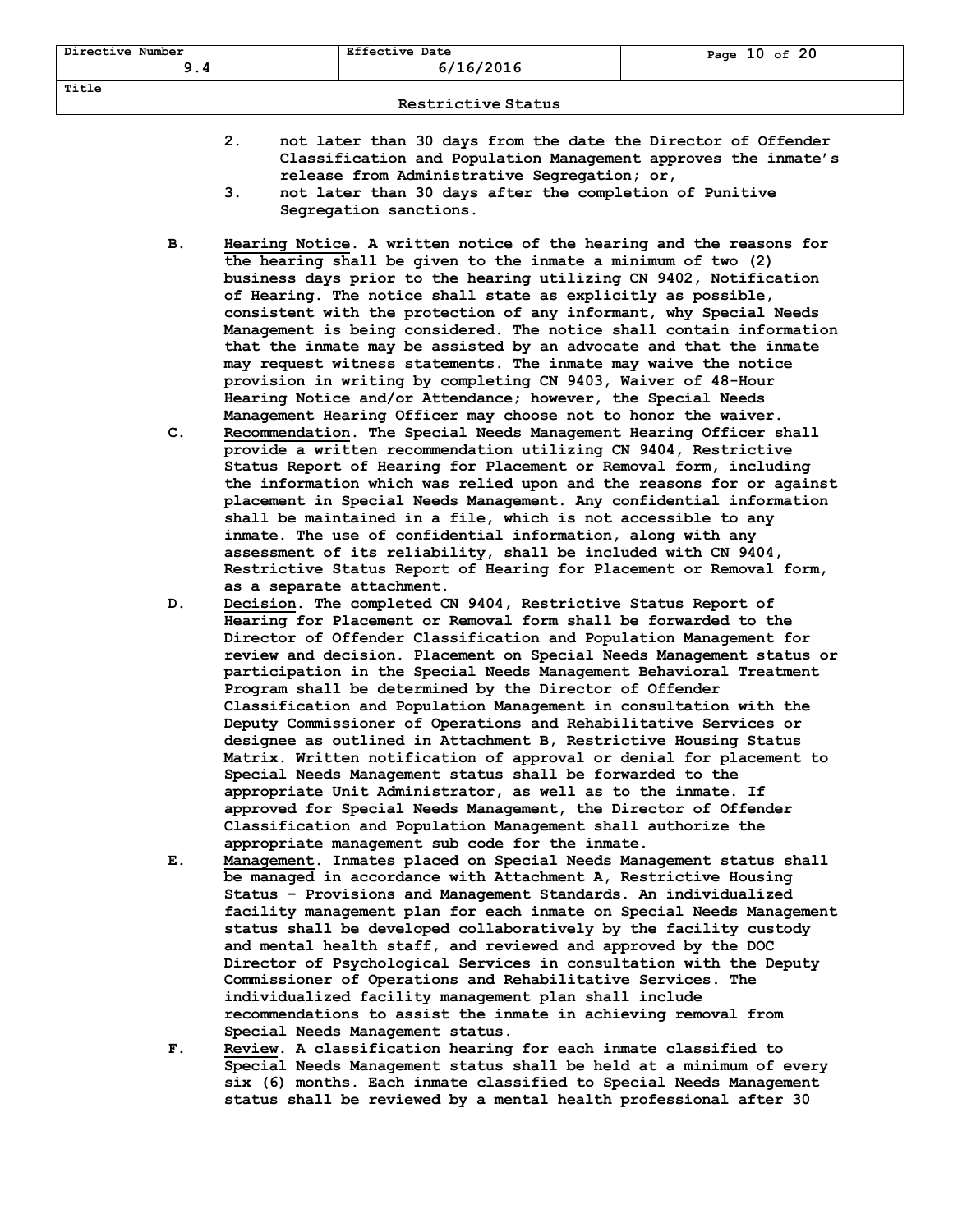**days of initial placement and every 90 days thereafter. All such reviews shall be documented in the inmate's health record.**

- **G. Release. The Unit Administrator in consultation with the DOC Director of Psychological Services shall review and make recommendations to the Director of Offender Classification and Population Management regarding an inmate's release from Special Needs Management status by completing the appropriate section of CN 9404, Restrictive Housing Report of Hearing for Placement or Removal form. Release from Special Needs Management status shall be determined by the Director of Offender Classification and Population Management in consultation with the Commissioner or designee as outlined in Attachment B, Restrictive Housing Status Matrix.**
- **14. Placement on High Security Status. An investigation shall be conducted by the Unit Administrator or designee to determine if an inmate may be considered for a High Security Monitoring Hearing, if such inmate meets one of the criteria listed in this section. The Unit Administrator, in consultation with the Director of Offender Classification and Population Management, may consider an inmate as a High Security Inmate if the inmate meets one or more of the criteria listed below. An inmate on High Security Monitoring shall be classified as an overall risk level 4 or above and shall be housed in a level 4 or 5 facility. Placement of an inmate on High Security Monitoring shall not preclude, and may be used in conjunction with, placement on any other restrictive status.**
	- **A. Review Procedures. Each facility shall establish procedures to review each inmate, consistent with classification practices, to determine if an inmate shall be considered for a High Security Monitoring Hearing.**
	- **B. Criteria for Placement. An inmate may be reviewed for classification as a high security inmate for any of the following reasons:**
		- **1. Has a staff threat profile, including but not limited to, hostage taking, intentional/direct assault (as defined by form CN 6603, Report of Assault on Staff), and/or murder of a Department of Correction or other law enforcement staff member.**
		- **2. Has a documented history of serious disruptive behavior including but not limited to, history of leading food strikes or work stoppages and/or associated with the design or construction of a correctional facility.**
		- **3. Has a level 4 escape profile objective classification score.**
		- **4. Has an instant serious escape, attempted serious escape, or a history of serious escape(s).**
		- **5. Any information that indicates inmate may attempt to escape, to include, but not limited to:**
			- **a. threats to escape;**
			- **b. information discovered on mail or phone review indicating plans for an escape;**
			- **c. possession of escape related contraband (tools, civilian clothing, maps, etc.);**
			- **d. cell damage that indicates an attempt or probable attempt to escape;**
			- **e. significant change in inmate's legal, institutional, or personal status; or,**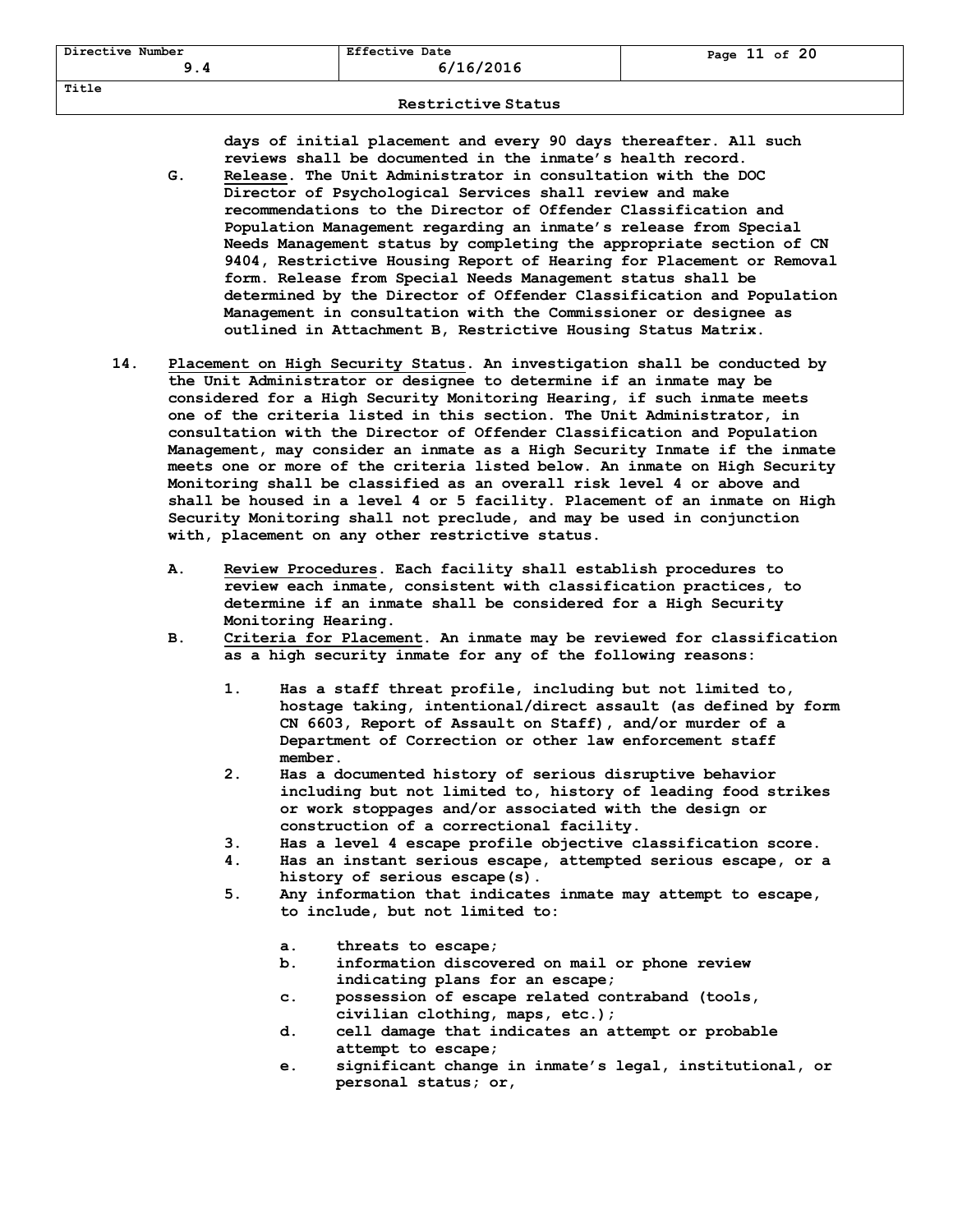- **f. additional detainers, denial of a release application, or new charges.**
- **6. Inmate's experience, special skills and/or knowledge which may present security or safety concerns.**
- **7. Other documented criteria to include confidential law enforcement intelligence information.**
- **C. Documentation. Information relating to Section 14(B) of this Directive, shall be documented on CN 9406, High Security Inmate Form. Copies of the completed form shall be forwarded to the Unit Administrator, Director of Offender Classification and Population Management Unit and the Director of Security.**
- **D. Notification. The Offender Classification and Population Management Unit shall be notified of any placement of an inmate on High Security Monitoring and shall make appropriate classification/profile changes. The Unit Administrator shall ensure that a green file flag card, designating the inmate as a 'High Security Inmate', is placed as the top page in Section 5 of the inmate's master file in accordance with Administrative Directive 4.1, Inmate Records.**
- **E. Housing. An inmate placed on High Security Monitoring shall be housed in a secured cell. The inmate shall be moved to a new cell at a minimum of every 90 days.**
- **F. Staff Awareness. Each unit that houses an inmate on High Security status shall maintain information related to the inmate's High Security status for unit staff review. An inmate who is on High Security status shall be issued a green inmate identification card.**
- **G. Management of High Security Inmates. A high security inmate shall be managed in accordance with general population standards with the following exceptions:**
	- **1. escorted or monitored movement only;**
	- **2. cell searches, at a minimum of two (2) times a week;**
	- **3. in unit work assignments only;**
	- **4. in unit or monitored programs;**
	- **5. non-contact social visits only;**
	- **6. mail retention, same as general population and automatic mail review; and,**
	- **7. telephones, same as general population and automatic call review.**
- **H. Review. The status of each inmate placed on High Security Monitoring shall be reviewed, at a minimum, every six (6) months. The review shall be in conjunction with a classification review. Recommendation for removal shall be made to the Unit Administrator who may endorse the recommendation and forward it to Director of Offender Classification and Population Management.**
- **I. Removal from High Security Status. The Unit Administrator, in consultation with the Director of Security, shall forward recommendations for removal to the Director of Offender Classification and Population Management, who may consider removal of an inmate from High Security Monitoring, if one (1) or more of the following criteria becomes applicable:**
	- **1. the inmate's physical condition changes enough to significantly reduce or no longer pose a threat of escape;**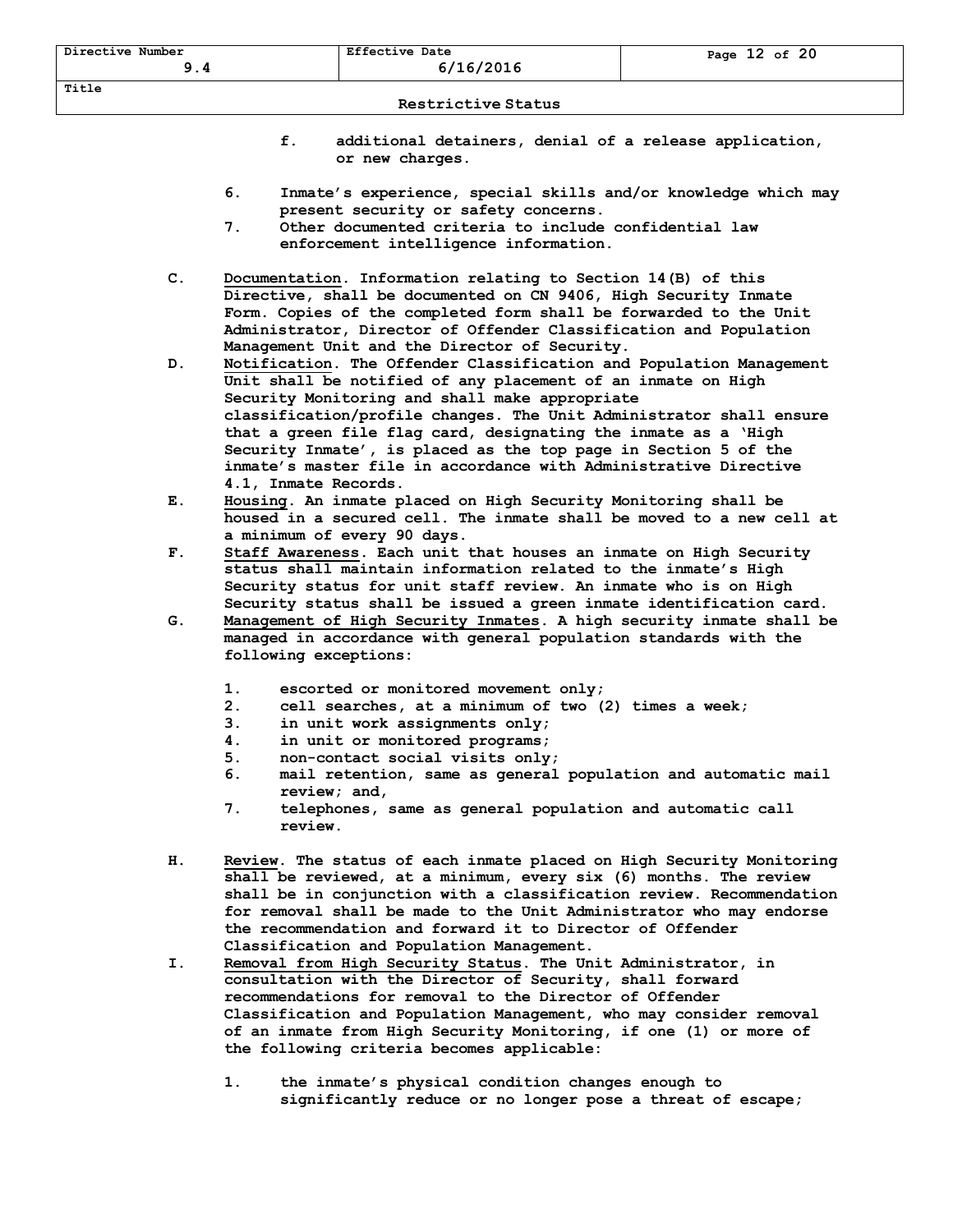- **2. relevant, valid and documented new information that exculpates the inmate or contradicts the initial information used for placement;**
- **3. the belief that an inmate may no longer presents a high risk due to length of time served or changes in circumstances originally used to classify the inmate as a high security inmate; or,**
- **4. the passage of an extended period of exemplary institutional performance.**

### **15. Special Monitoring Status.**

**A. Placement. Any inmate upon completion of a special management program (i.e., Administrative Segregation, Chronic Discipline, Security Risk Group or Special Needs Management) or who has been identified as a safety and security concern may be placed on Special Monitoring status as determined by the Unit Administrator. If approved for Special Monitoring status, the Unit Administrator shall authorize the appropriate management subcode for the inmate.**

**All Special Monitoring designations shall be documented in Section 5 of the inmate's master file using CN 9202, Offender Classification History Form. The Unit Administrator shall ensure that a blue file flag card, designating the inmate as a 'Special Monitoring Inmate', is placed as the top page in Section 5 of the inmate's master file in accordance with Administrative Directive 4.1, Inmate Records.**

**Should an inmate be placed simultaneously on High Security status and Special Monitoring status, the High Security status shall take precedence (the inmate's RT-77 shall indicate the High Security). Should the inmate be removed from High Security status, the inmate's RT-77 shall reflect the status change from high security to special monitoring.**

- **B. Inmate Notification. The Counselor Supervisor of Classification, the Deputy Warden of Operations, the Unit Manager/Supervisor of the assigned unit (where applicable) and any other staff as determined by the Unit Administrator, shall conduct a meeting with the inmate within the first week of placement in order to notify the inmate of his/her placement on Special Monitoring status. The Counselor Supervisor of Classification shall review the inmate's history and reasons for placement on Special Monitoring status. The inmate shall be advised of the conditions related to Special Monitoring in accordance with CN 9407, Special Monitoring Status – Inmate Notification. The inmate shall sign and be given a copy of CN 9407, Special Monitoring Status – Inmate Notification. The signed CN 9407, Special Monitoring Status – Inmate Notification shall be placed in Section 5 of the inmate's master file.**
- **C. Management of Special Monitoring Inmates. An inmate on Special Monitoring status shall be managed in accordance with general population standards with the following exceptions:**
	- **1. in unit work assignments only;**
	- **2. random cell searches, at a minimum of once a week;**
	- **3. mail and telephone calls shall be reviewed;**
	- **4. inmate account activity shall be reviewed;**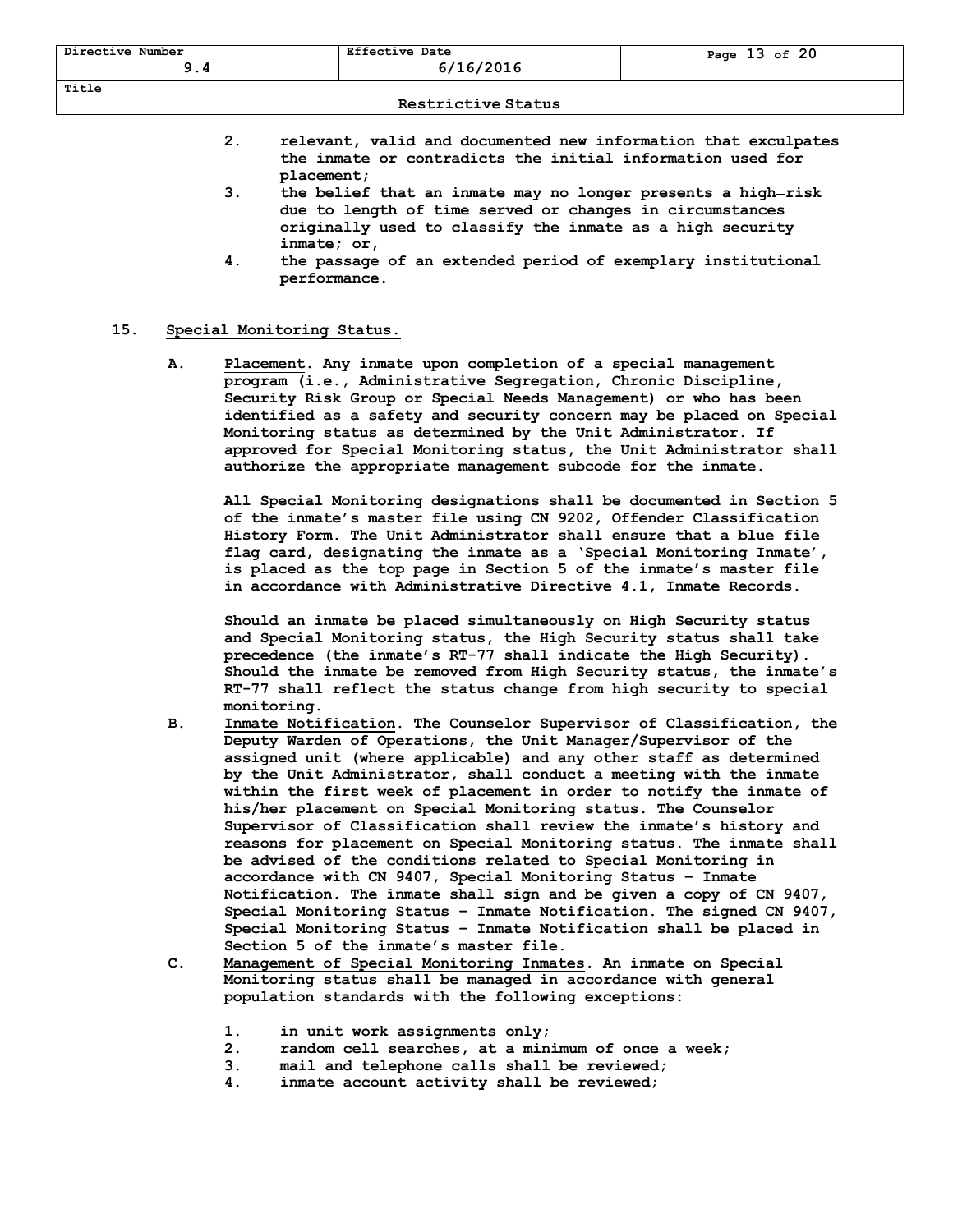- **5. unit staff shall monitor and report who the inmate interacts with during recreation, meal and tier activities;**
- **6. All disciplinary infractions shall be reported and reviewed; and,**
- **7. inmate's visits and visiting list shall be reviewed.**
- **D. Reporting. The requirements of Section 15(C) above shall be documented on CN 9408, Special Monitoring Review Form by the Unit Manager/Supervisor in conjunction with unit staff input. The completed form shall be forwarded to the Deputy Warden of Operations on a monthly basis. CN 9408, Special Monitoring Review Form shall be maintained while the inmate is on Special Monitoring status.**
- **E. Monthly Review. The Unit Manager/Supervisor shall meet with the inmate on a monthly basis to review the inmate's transition, activities and actions. The meeting shall be documented on CN 9408, Special Monitoring Review Form. The facility shall create and maintain a file for each inmate on Special Monitoring. All monthly reviews shall be placed in this file.**
- **F. Staff Awareness. Each unit that houses an inmate on Special Monitoring status shall maintain information related to the inmate's Special Monitoring status for unit staff review. An inmate who is on Special Monitoring status shall be issued a light blue inmate identification card.**
- **G. Transfers. Each inmate on Special Monitoring status who transfers from the designating facility shall be reviewed by the receiving facility in order to determine the continuation of Special Monitoring. If the receiving facility elects to continue the Special Monitoring status, a meeting shall be conducted as outlined in Section 15(B) of this Directive. If the receiving facility elects to discontinue the Special Monitoring status, the appropriate management sub code shall be removed by the receiving facility.**
- **H. Removal from Special Monitoring Status. After six (6) months, the Unit Manager/Supervisor may recommend the removal of the inmate from Special Monitoring status using CN 9408, Special Monitoring Review Form. All removals from Special Monitoring shall be documented in Section 5 of the inmate's master file using CN 9202, Offender Classification History Form. The last Special Monitoring Review Form shall be placed in Section 5 of the inmate's master file upon removal from Special Monitoring Status. All other Special Monitoring documents may be destroyed in accordance with AD 4.7, Records Retention.**
- **16. Placement on Special Circumstances Status. An inmate placed on Special Circumstances Status shall be housed in** 
	- **Administrative Segregation until a reclassification process is completed. The reclassification process shall include an assessment of the risk the inmate poses to staff and other inmates, and an assessment of whether such risk requires the inmate's placement in Administrative Segregation or Protective Custody. If the inmate is placed on Administrative Segregation pursuant to such assessment, the inmate shall be required to complete the Administrative Segregation program.**
	- **A. Continuation of Special Circumstances Status. An inmate's classification as Special Circumstances Status may be continued if it is determined that such placement is appropriate after completion of the reclassification process. An inmate whose classification is maintained as Special Circumstances Status shall be housed in a maximum**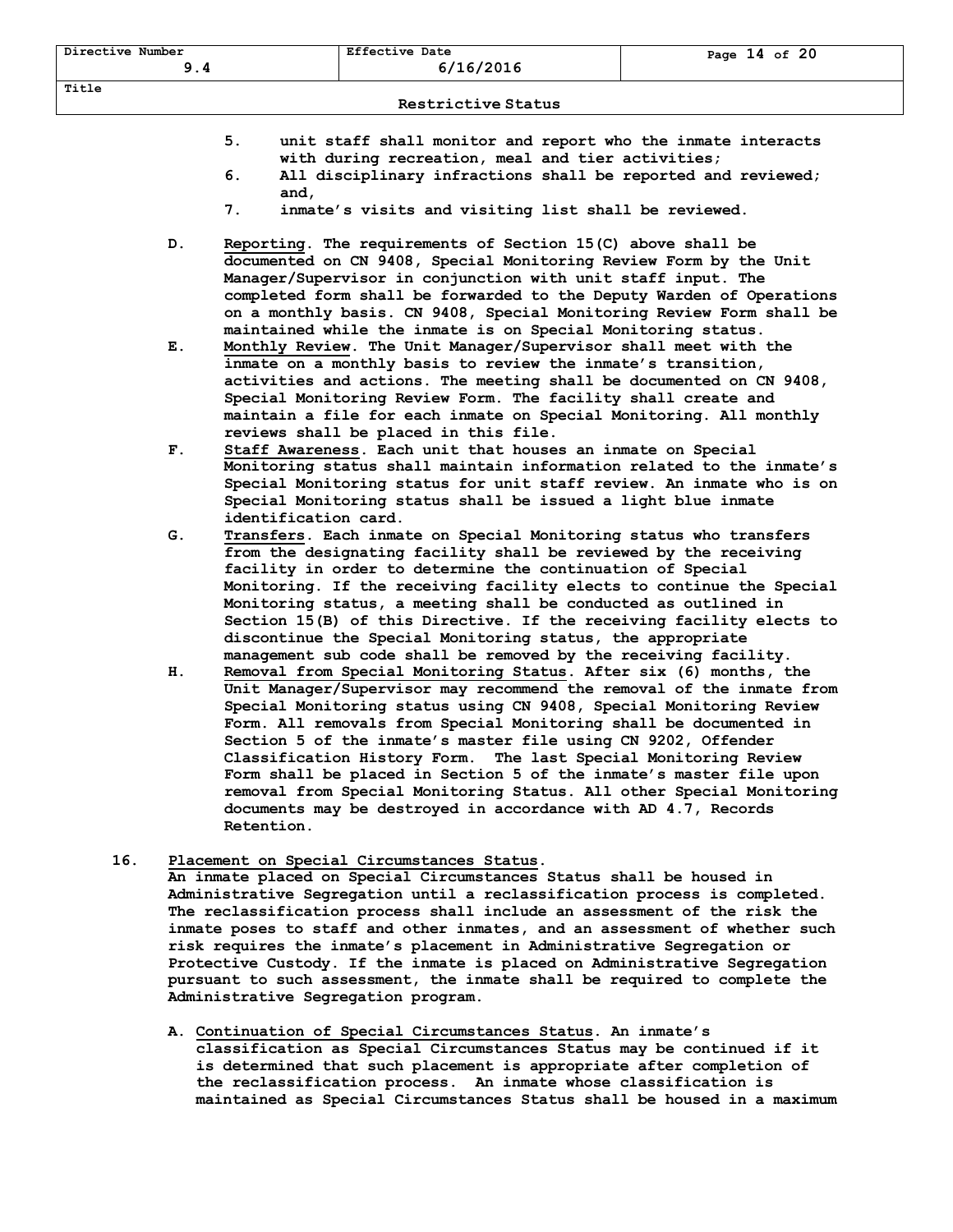**security housing unit and kept separate from inmates who are not on Special Circumstances Status.**

- **B. Conditions of Confinement. Conditions of confinement for inmates remaining on Special Circumstances Status after reclassification assessment shall include, but not be limited to the following:** 
	- **1. The inmate's movements shall be escorted or monitored**
	- **2. The inmate shall be moved to a new cell at least every ninety days**
	- **3. The inmate's cell shall be searched at least twice each week**
	- **4. No contact is permitted during the inmate's social visits**
	- **5. The inmate shall only be assigned to work assignments that are within the assigned housing unit**
	- **6. The inmate shall be allowed no more than two hours of recreational activity per day.**
- **C. Review. Each inmate classified to Special Circumstances Status shall be reviewed by a mental health professional after 30 days of initial placement and every 90 days thereafter. All such reviews shall be documented in the inmate's health record.**
- **D. Annual Commissioner's Review. The Commissioner, or designee, shall conduct an annual review of such inmate's conditions of confinement within such housing unit and the Commissioner may, for compelling correctional management or safety reasons modify any condition of confinement, subject to the requirements of section 16, subsection B of this directive.**

### **17. Restrictive Status Review.**

- **A. Periodic Assessment. Each inmate on restrictive housing status shall be reviewed in accordance with Attachment B, Restrictive Housing Status Matrix.**
- **B. Unit Administrator Inspection. An inspection of each Restrictive Housing Unit shall be conducted at least twice a week by the Unit Administrator in accordance with Administrative Directive 6.1, Tours and Inspections and recorded in the station log. The Unit Administrator of any facility that houses inmates on Administrative Segregation Status shall tour the unit where such inmates are housed a minimum of twice per week.**
- **C. Staff Inspections. Each Restrictive Housing Unit shall be visited, at a minimum, by:**
	- **1. Correctional staff at least every 15 minutes on an irregular schedule and on a more frequent basis for problematic inmates. Inmates on Restrictive Status, with the exception of Special Circumstances Status, may be housed in general population housing units, but shall be subject to 15 minutes observation by correctional staff as outlined above. Security Risk Group Members shall be observed by correctional staff in accordance with Administrative Directive 6.14, Security Risk Groups.**
	- **2. a custody supervisor and/or Unit Manager each shift;**
	- **3. a member of the Health Services Unit at least once per shift. For facilities without a 24-hour Health Services Unit, tours shall be conducted when health services personnel are on duty; and,**
	- **4. a counselor at least daily and upon request.**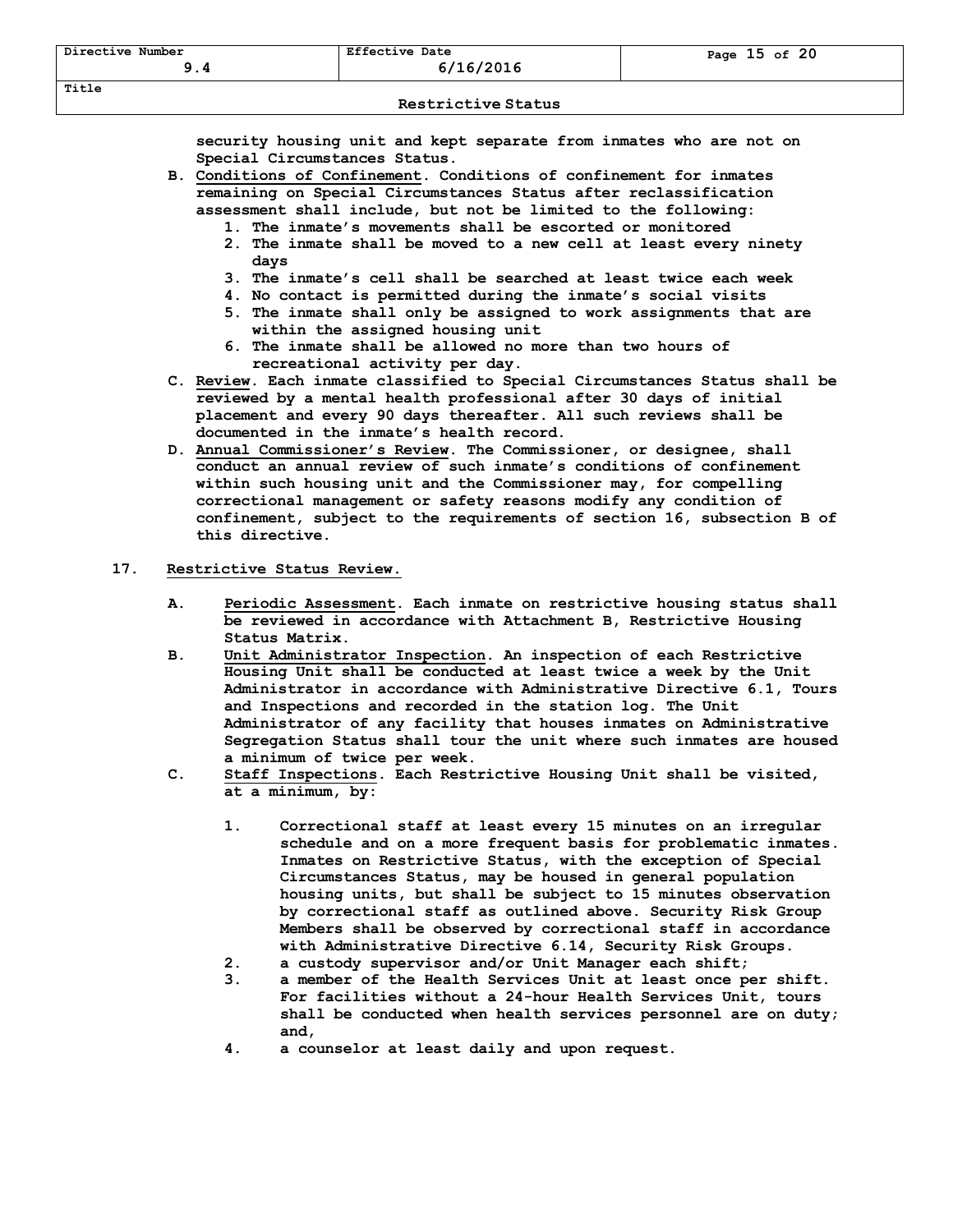## **Restrictive Status**

**All visits shall be recorded in the station log in accordance with Administrative Directive 6.2, Facility Post Orders and Logs. Requests to see other staff shall be made in writing by the inmate.**

**D. Health Assessment. Each inmate shall be assessed by health services staff prior to placement in a Restrictive Housing Unit in order to determine housing suitability. Health services staff shall document the health assessment by completing CN 6602, Medical Incident Report. The original report shall be placed in the inmate's health record and a copy forwarded to the Shift Commander.** 

**Health services staff shall check inmates on Punitive Segregation, Administrative Detention and Transfer Detention status on a daily basis and shall check inmates on Administrative Segregation status three times a week.**

**When an inmate remains on restrictive housing status beyond 30 days, a psychologist or psychiatrist shall conduct a personal interview with the inmate and document the inmate's mental status in the inmate's health record. If confinement continues for an extended period of time, the aforementioned psychiatric assessment shall be made every three (3) months or as clinically necessary. In the event that continued placement is contraindicated, health services staff shall promptly notify the Unit Administrator. For inmates who are using maladaptive behaviors, such as threatening self harm without intent or destroying property to avoid compliance with custody requirements such as housing or disciplinary actions, Behavioral Observation Status shall be initiated. Behavioral Observation Status shall be utilized in areas other than an infirmary/hospital Unit but shall be limited to housing areas in which custody staff routinely conduct 15 minute tours.**

- **18. Readmission. Upon readmission, all inmates who were previously on Special Needs Management, or designated as a Security Risk Group Member shall be placed on Administrative Detention status pending placement to appropriate housing. Inmates who were previously on Administrative Segregation Status or Chronic Discipline Status shall be placed on abbreviated Special Monitoring Status and managed in accordance with the following procedures:** 
	- **A. Administrative Segregation Status. An inmate who has discharged while on Administrative Segregation Status (AS) and is readmitted to the Department of Correction shall be managed according to the following procedures.**
		- **1. An inmate who discharges from AS and is readmitted within 30 days of discharge shall be recommended for reinstatement of AS by the receiving facility to the District Administrator and the Director of Offender Classification and Population Management. If approved, a hearing shall be required in accordance with section 12 (A) of this Directive.**
		- **2. An inmate who discharges from AS and is readmitted after 30 days from discharge shall have their AS Status suspended. The inmate shall be placed on abbreviated Special Monitoring Status (SM) for a period of 15 days and shall be housed in general population. During this period the inmate will not be transferred to another facility unless medical or mental health issues warrant such transfer.**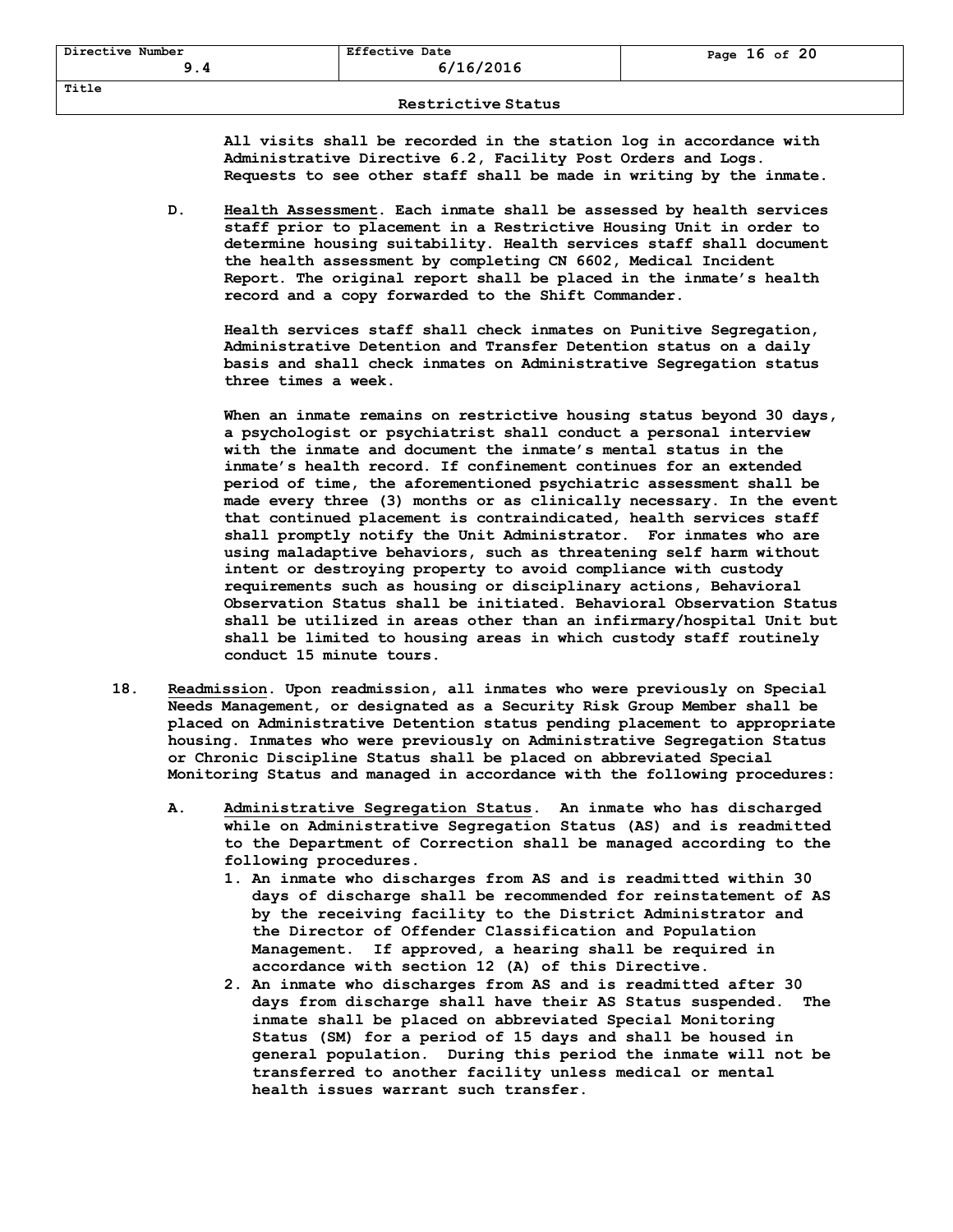- **3. The inmate shall be interviewed during orientation, shall be advised of their placement on abbreviated Special Monitoring Status and shall be provided with a copy of CN9407 Special Monitoring Status–Inmate Notification advising the inmate of the conditions of this status. The original copy of this form shall be placed in the inmate's master file.**
- **4. Should the inmate receive a Class A or Class B Disciplinary Report during this 15 day period, the inmate shall be reviewed for reinstatement of Administrative Segregation Status.**
- **5. An inmate whose AS Status is suspended shall have their overall score lowered from a 5 to a 4. The suspension of AS will be documented appropriately in accordance with the classification manual.**
- **6. At the conclusion of the 15 day period of Special Monitoring the inmate may be either; removed from SM; continued on SM, or considered for reinstatement to AS Status. If the inmate is found guilty of a Class A or B Disciplinary Report soon after removal from Special Monitoring the Unit Administrator may place the inmate on a Custody Management Plan.**
	- **a. Removal from SM: If the inmate is approved for release from SM the Unit Administrator shall send a copy of the SM release form to the Office of Classification and Population Management for removal of the inmate from AS Status. If the inmate meets the criteria for a lower classification level and is suitable, the facility may lower the inmate's classification and submit the inmate for transfer.**
	- **b. Continuation on SM: The Unit Administrator may continue the inmate on SM Status for a specified period of time for further evaluation of the inmate's adjustment to readmission.**
	- **c. The inmate may be considered for reinstatement to AS Status if the inmate's adjustment warrants such action.**
- **B. Chronic Discipline Status. An inmate who has discharged while on Chronic Discipline Status (CD) and is readmitted to the Department of Correction shall be managed according to the following procedures.**
	- **1. An inmate who discharges from CD and is readmitted within 30 days of discharge shall be recommended for reinstatement of CD by the receiving facility to the District Administrator and the Director of Offender Classification and Population Management. If approved a hearing shall be conducted by the facility and the package shall be forwarded to OCPM for review.**
	- **2. An inmate who discharges from CD and is readmitted after 30 days from discharge shall have their CD Status suspended. The inmate shall be placed on abbreviated Special Monitoring Status (SM) for a period of 15 days and shall be housed in general population. During this period the inmate will not be transferred to another facility unless medical or mental health issues warrant such transfer.**
	- **3. The inmate shall be interviewed during orientation, shall be advised of their placement on abbreviated Special Monitoring Status and shall be provided with a copy of CN9407 Special**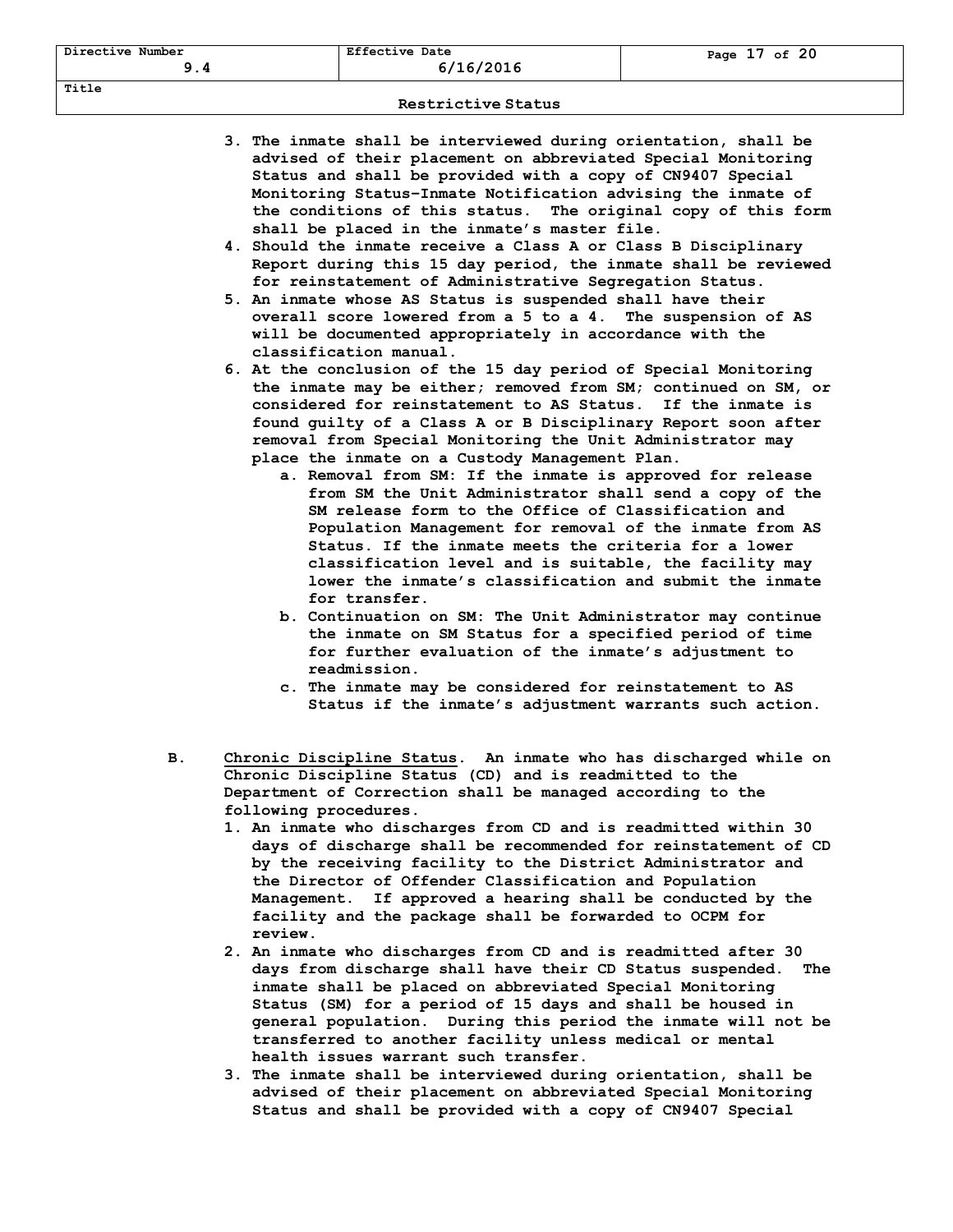**Monitoring Status – Inmate Notification advising the inmate of the conditions of this status. The original copy of this form shall be placed in the inmate's master file.**

- **4. Any new disciplinary sanctions that are incurred during the 15 day period of SM shall be enforced.**
- **5. Should the inmate receive a Class A or Class B Disciplinary Report during this 15 day period, the inmate shall be reviewed for reinstatement of Chronic Discipline Status.**
- **6. An inmate whose CD Status is suspended shall have their CD sub code removed. The suspension of CD will be documented appropriately in accordance with the classification manual.**
- **7. At the conclusion of the 15 day period of Special Monitoring the inmate may be either; removed from SM; continued on SM, or considered for reinstatement to Chronic Discipline Status. If the inmate is found guilty of a Class A or B Disciplinary Report soon after removal from Special Monitoring the Unit Administrator may place the inmate on a Custody Management Plan.**
	- **a. Removal from SM: If the inmate is approved for release from SM the Unit Administrator shall send a copy of the SM release form to the Office of Classification and Population Management for removal of the inmate from CD Status. If the inmate meets the criteria for a lower classification level and is suitable, the facility may lower the inmate's classification and submit the inmate for transfer.**
	- **b. Continuation on SM: The Unit Administrator may continue the inmate on SM Status for a specified period of time for further evaluation of the inmate's adjustment to readmission.**
	- **c. The inmate may be considered for reinstatement to CD Status if the inmate's adjustment warrants such action.**
- **C. Special Needs Management Status. The Unit Administrator or designee shall contact the Director of Offender Classification and Population Management, who shall consult with the DOC Director of Psychological Services and the Deputy Commissioner of Operations and Rehabilitative Services regarding the inmate's readmission in order to determine whether or not to return the inmate to Special Needs Management status in accordance with this Directive and the Classification Manual. If it is determined to continue the inmate on Special Needs Management status, the Administrative Segregation/Special Needs Management Hearing Officer shall conduct a hearing within 30 days from the date it is determined to return the inmate to Special Needs Management status. The inmate shall be notified of the pending hearing by utilizing CN 9402, Notification of Hearing. If it is determined not to continue the inmate on Special Needs Management status, a hearing shall not be required. At that time the Director of Offender Classification and Population Management shall the sign the Release Section (page 2) of CN 9404, Restrictive Status Report of Hearing for Placement or Removal.**
- **D. Security Risk Group Member. The Unit Administrator or designee shall notify the Director of Security and the Director of Offender Classification and Population Management of any Security Risk Group Member readmission by the next business day. The inmate's status**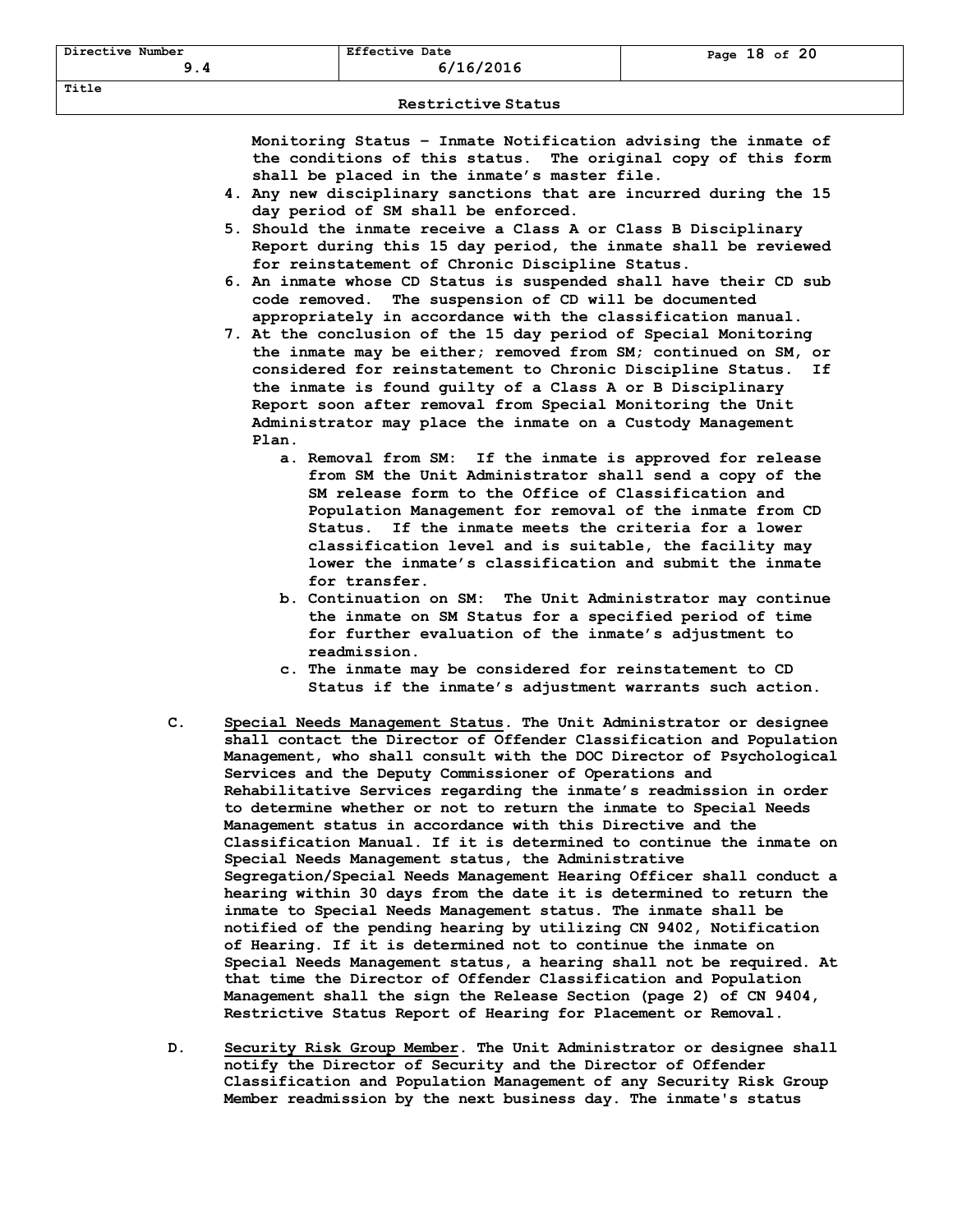## **Restrictive Status**

**shall be reviewed by the Facility Intelligence Coordinator/Unit Manager within 90 days of readmission. Prior to meeting with the inmate, the Facility Intelligence Coordinator/Unit Manager shall review the inmate's SRG file and notify the inmate of the pending meeting regarding the inmate's SRG status utilizing CN 61410, Security Risk Group 90-Day Review Notification. The Facility Intelligence Coordinator/Unit Manager shall meet with the inmate and advise the inmate of the results of the review utilizing CN 61408, Security Risk Group Member 90-Day Review. The original CN 61408, Security Risk Group Member 90-Day Review shall be forwarded to the Director of Security or designee and a completed copy of the form shall be forwarded to the inmate upon completion of the review. A recommendation regarding the Security Risk Group status for each readmitted inmate shall be made by the Unit Administrator and reviewed by the Security Division. The final disposition of continued Security Risk Group status shall be made by the Director of Security.**

- **19. Designation and Management of Security Risk Group Members. Designation and management of Security Risk Group shall be in accordance with Administrative Directive 6.14, Security Risk Groups.**
- **20. Extensions of Time. Notwithstanding the time frames established in this Directive, the Unit Administrator and/or the Director of Offender Classification and Population Management may extend such time frames for good cause shown. Any such extensions of time shall be documented together with the reasons for the extension on CN 9409, Notification of Extension of Status. No inmate shall be confined on Administrative Detention status for more than 30 days without notice as to the reasons for such placement and an informal opportunity to be heard, either by a facility counselor, or a designee of the Unit Administrator or Director of Classification and Population Management. Any such informal notice and hearing shall be documented on CN 9409, Notification of Extension of Status.**
- **21. Appeal of a Special Management Decision. An inmate may file an appeal regarding a special management (restrictive status) decision in accordance with Administrative Directive 9.6, Inmate Administrative Remedies.**
- **22. Restrictive Status Reporting. Each Unit Administrator shall include restrictive status information in the monthly STARS report to the appropriate District Administrator.**
	- **A. Restrictive Status Categories. For the purposes of this Directive, the following restrictive status categories shall be included in the monthly STARS report:**
		- **1. Administrative Detention;**
		- **2. Punitive Segregation;**
		- **3. Transfer Detention;**
		- **4. Administrative Segregation;**
		- **5. Chronic Discipline;**
		- **6. (SRG Member); and,**
		- **7. Special Needs Management.**
		- **8. Special Circumstances Status**